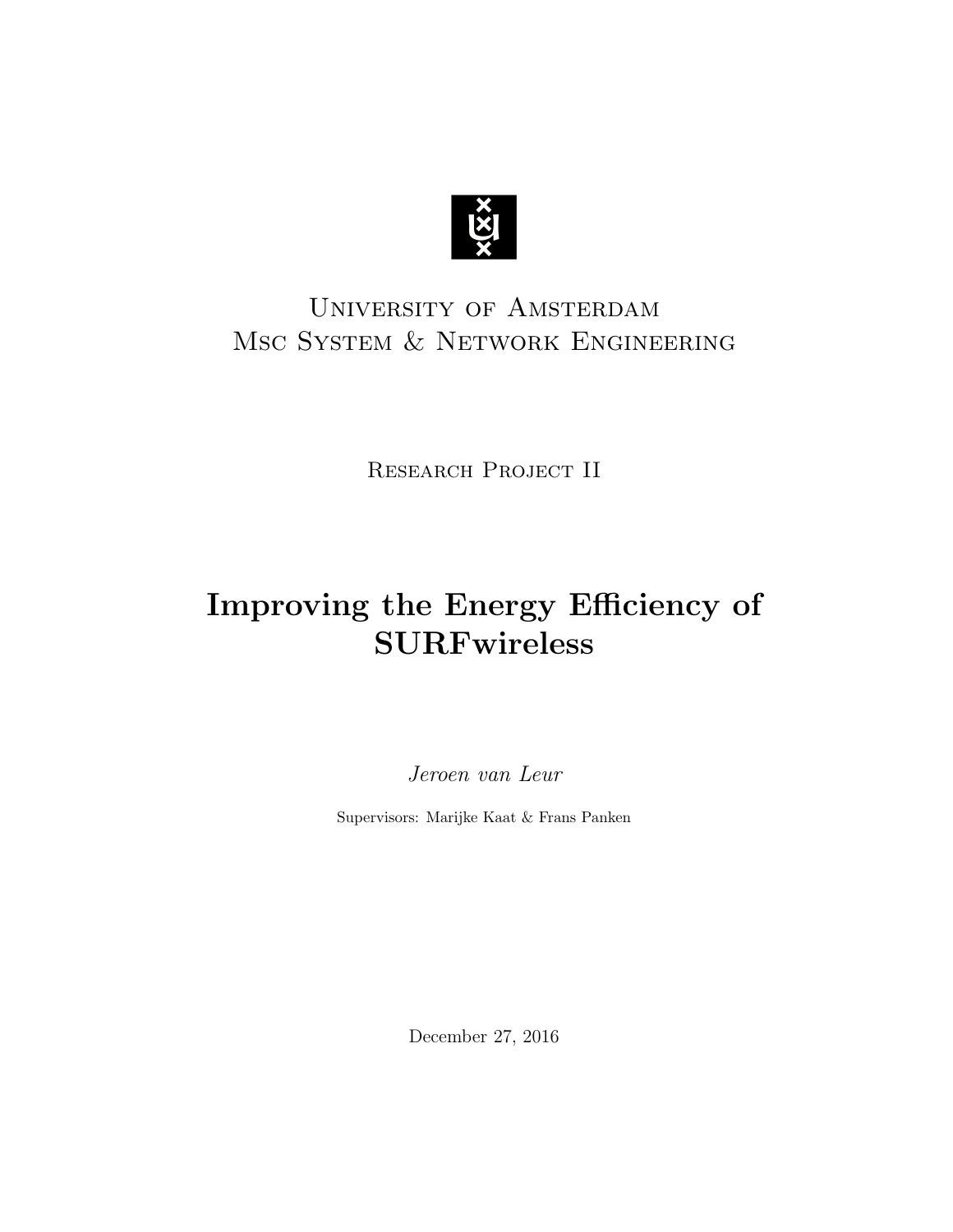#### Abstract

SURFnet offers a service called SURFwireless. This is a distributed Wifi-as-a-Service implementation for SURFnet customers, the higher education and research institutes in The Netherlands. In light of "Greening" the IT footprint SURFnet wanted to investigate methods to improve the energy efficiency of SURFwireless. This research investigates the energy consumption of SURFwireless, and explores methods and proposals to improve energy efficiency of wireless infrastructures. The specific details, opportunities, and the applicability to SURFwireless are evaluated.

A prerequisite to improve the energy efficiency is implementing methods to measure the power consumption of SURFwireless. Due to its distributed nature it is difficult to measure the power consumption and use one specific method at every location. As proof of concept the SURFwireless implementation at SURFnet's offices was measured using features of the PoE switches that power the Access Points. The measurements showed a distinctive day and night pattern, but the used energy does not fluctuate a lot between the minimum and the maximum.

Our study and evaluation of recent research into methods and approaches to improve the efficiency efficiency has resulted in a inventory of advantages and disadvantages. We have concluded that there is no easily applicable method available at this moment.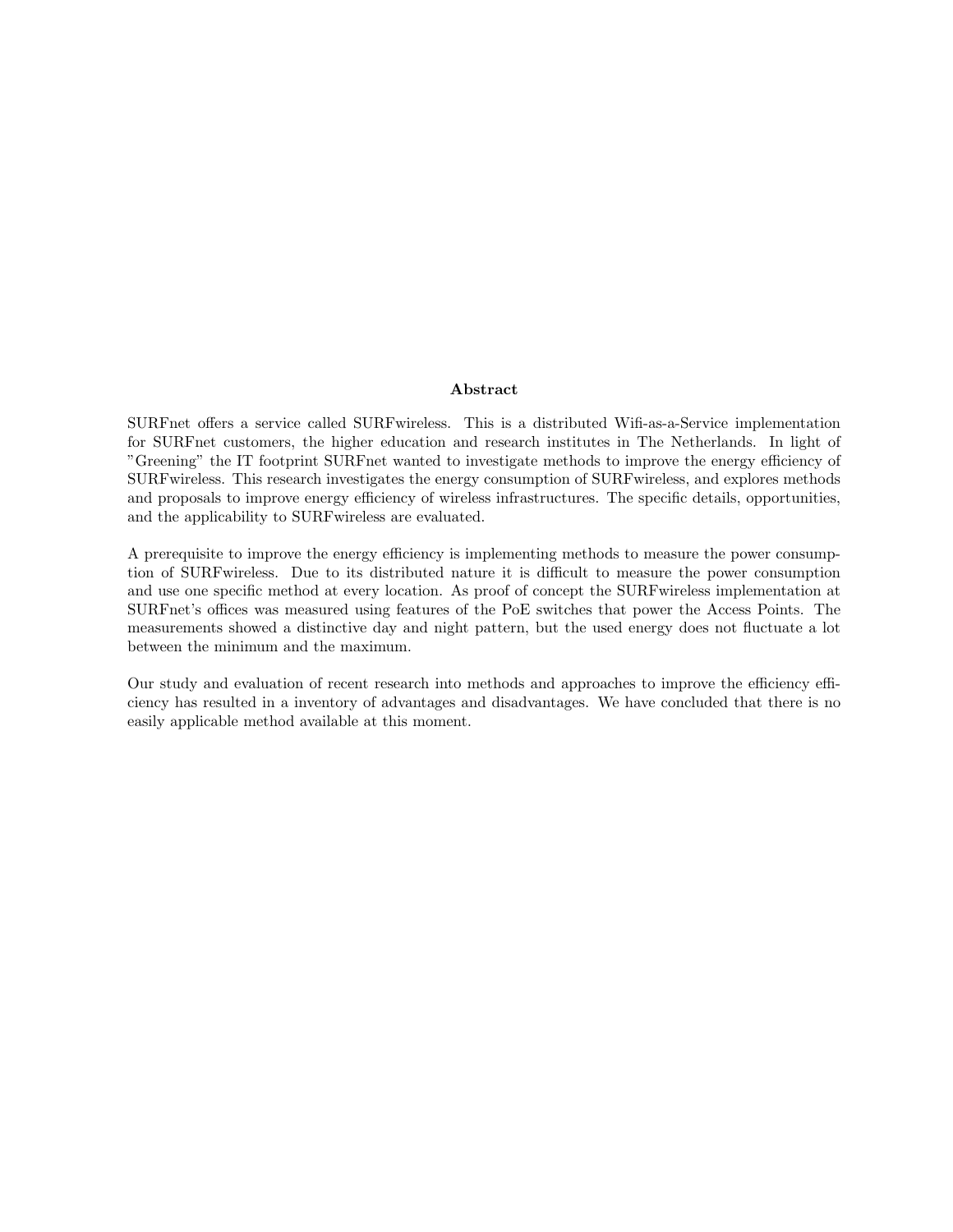### Acknowledgement

I would like to thank Marijke Kaat for providing with invaluable feedback and the motivation boosts whenever I needed them. I would also like to thank Frans Panken for the technical knowledge and giving feedback, and Mick Pouw for giving me advice on the report. Last but not least I would like to express my gratitude to Wim Biemolt for the support with acquiring the power consumption results.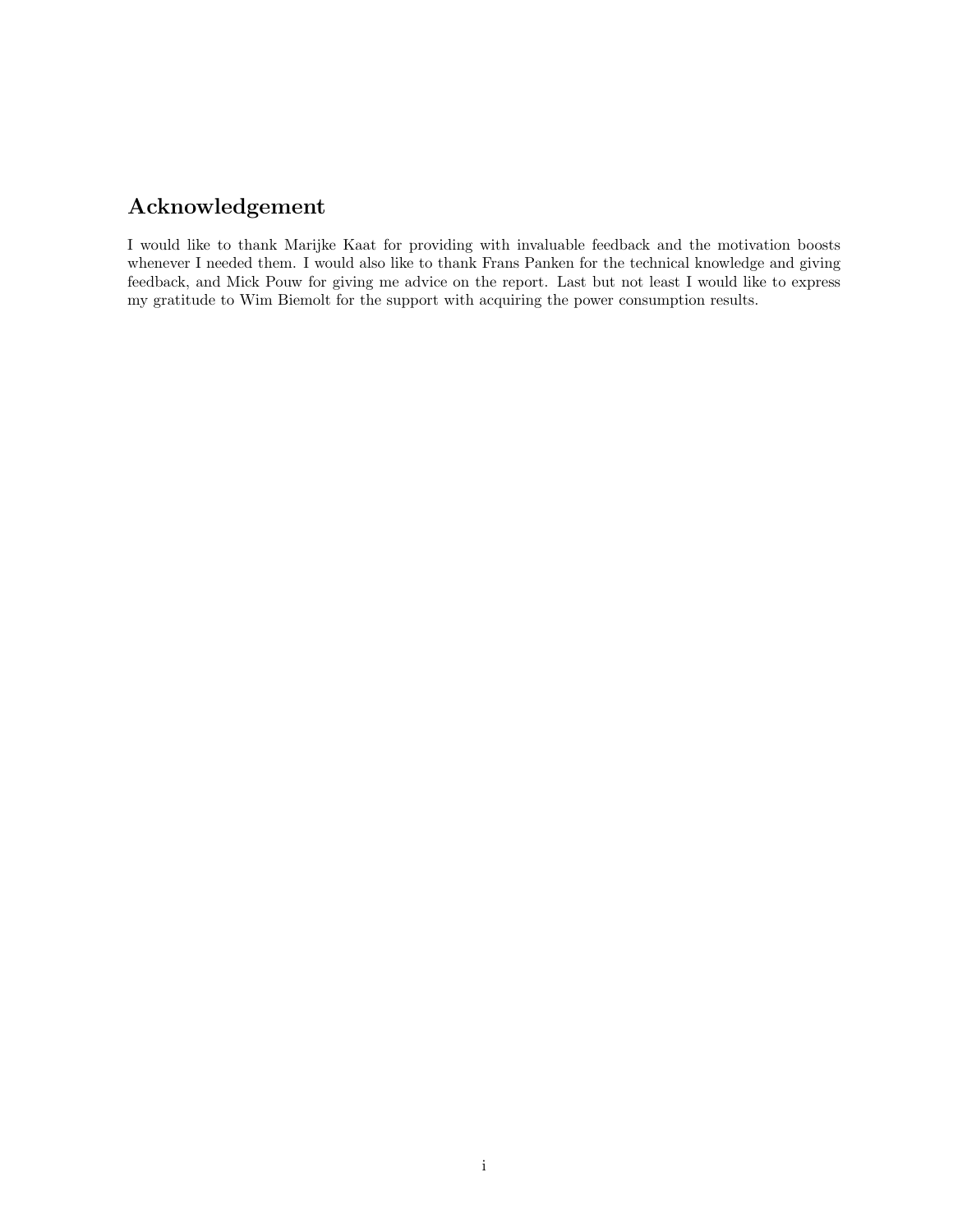# **Contents**

| 1        | Introduction<br>$1.1\,$                                                                                                                                                                                                                                                                                                                                                                             | $\overline{\mathbf{4}}$<br>4                                                                       |  |  |  |  |
|----------|-----------------------------------------------------------------------------------------------------------------------------------------------------------------------------------------------------------------------------------------------------------------------------------------------------------------------------------------------------------------------------------------------------|----------------------------------------------------------------------------------------------------|--|--|--|--|
| $\bf{2}$ | <b>Related Work</b>                                                                                                                                                                                                                                                                                                                                                                                 | 5                                                                                                  |  |  |  |  |
| 3        | Background<br>3.1<br>3.2                                                                                                                                                                                                                                                                                                                                                                            | 7<br>7<br>7                                                                                        |  |  |  |  |
| 4        | Measure power consumption                                                                                                                                                                                                                                                                                                                                                                           | 9                                                                                                  |  |  |  |  |
| 5        | Measurement<br>5.1<br>5.2                                                                                                                                                                                                                                                                                                                                                                           | 10<br>10<br>13                                                                                     |  |  |  |  |
| 6        | Applicability of mechanisms of saving energy<br>6.1<br>6.1.1<br>Covering wireless devices through scheduler<br>6.2<br>6.2.1<br>6.3<br>6.3.1<br>6.4<br>6.4.1<br>6.5<br>6.5.1<br>Optimisation deployment and transmitting power of $AP \dots \dots \dots \dots \dots \dots \dots$<br>6.6<br>6.6.1<br>Modifying transmission power based on wireless channel condition<br>6.7<br>6.7.1<br>6.8<br>6.8.1 | 14<br>14<br>14<br>15<br>15<br>16<br>16<br>17<br>17<br>18<br>18<br>18<br>19<br>19<br>19<br>20<br>21 |  |  |  |  |
| 7        | Off the shelf solutions<br>7.1<br>Aruba Networks response to the contract of the contract of the contract of the contract of the Networks response of the contract of the Networks response of the contract of the Networks response of the Networks response of<br>7.2<br>7.3<br>7.4                                                                                                               | 22<br>22<br>22<br>22<br>22                                                                         |  |  |  |  |
| 8        | <b>Discussion</b>                                                                                                                                                                                                                                                                                                                                                                                   | 24                                                                                                 |  |  |  |  |
| 9        | Conclusion<br>25                                                                                                                                                                                                                                                                                                                                                                                    |                                                                                                    |  |  |  |  |
|          | 10 Future Work                                                                                                                                                                                                                                                                                                                                                                                      | $\bf{27}$                                                                                          |  |  |  |  |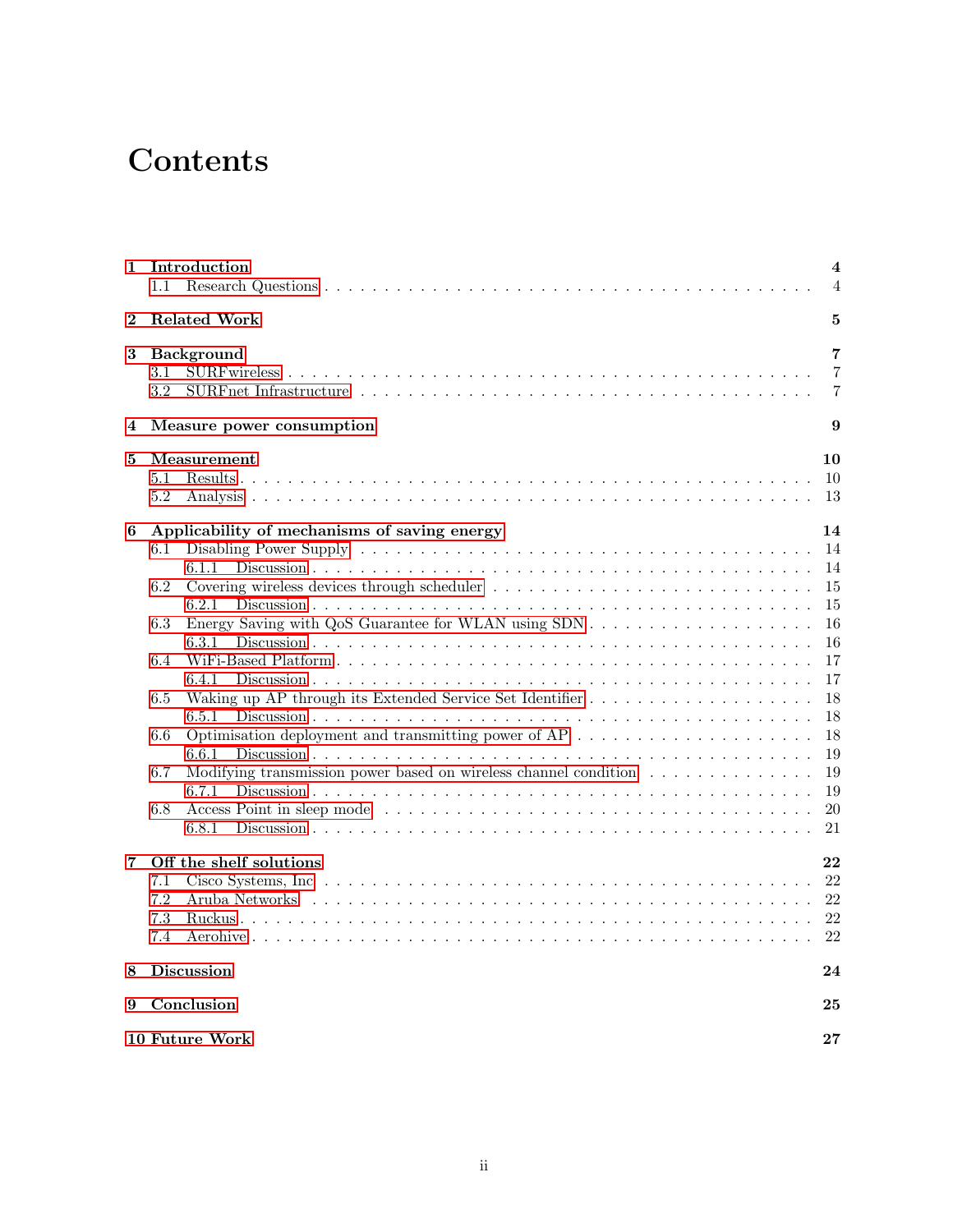|                     | Appendix A Mean energy consumption Script | 28 |
|---------------------|-------------------------------------------|----|
|                     | Appendix B Comparison of methods          | 29 |
| <b>Bibliography</b> |                                           |    |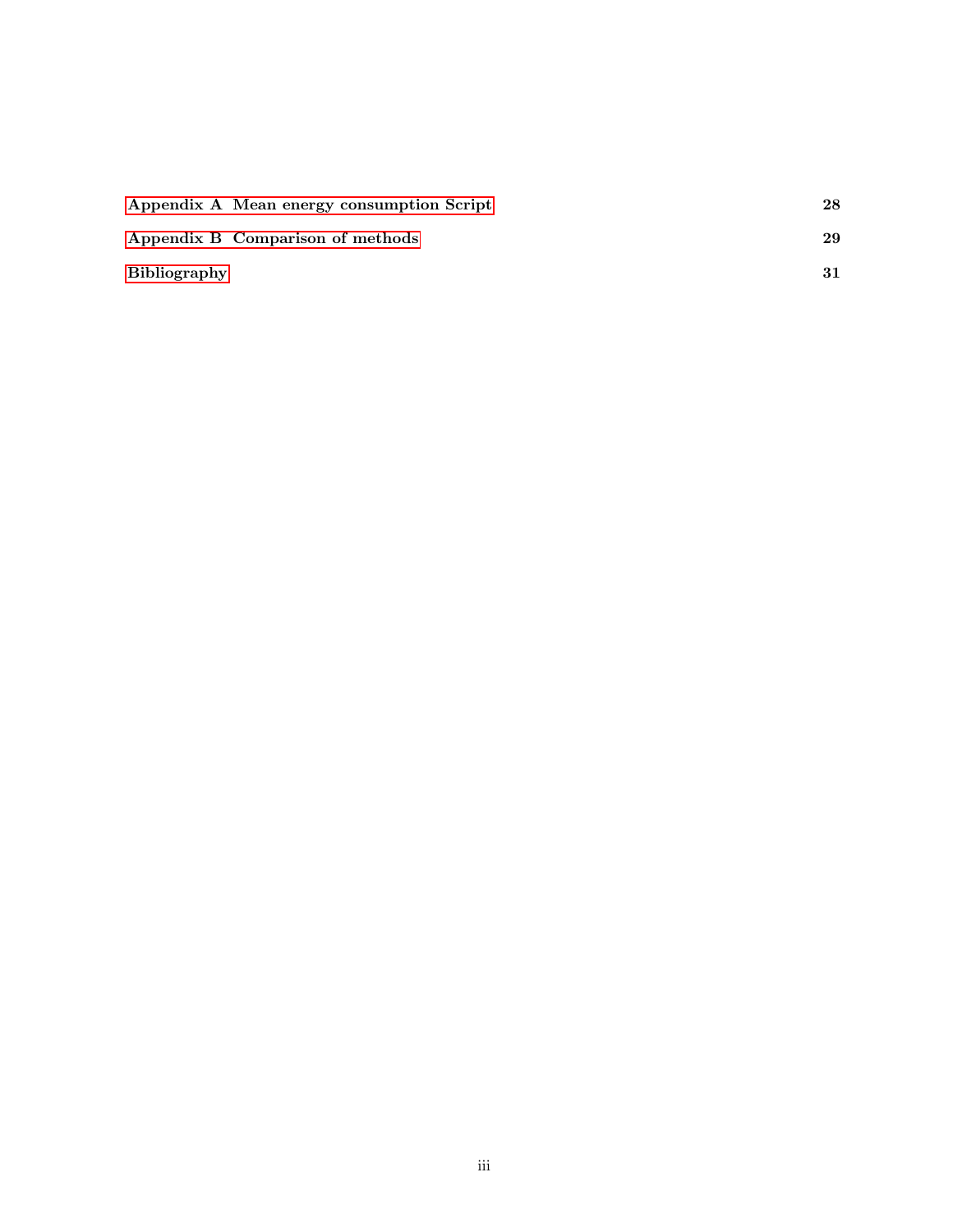# <span id="page-5-2"></span><span id="page-5-0"></span>1 Introduction

Wireless Local Area Networks (WLANs) provide flexibility in connectivity for mobile devices. It is a ubiquitous solution to provide wireless Internet that satisfies most communication requirements in current environments. A WLAN consists of Access Points and possibly a centralised controller that controls the network. Those WLANs are managed by the network engineers of the network infrastructure. SURFnet offers a service called SURFwireless [\[1\]](#page-32-1), a distributed solution that provides a managed WLAN for institutes. The WLANs are created by deploying dedicated Access Points (APs) in all areas that require coverage for wireless stations. The Access Points are monitored and managed from a central location by SURFnet, but do not depend on a controller for traffic flow control. The wireless infrastructure of SURFwireless exists of devices such as Access Points and management/monitoring. Currently, it is unknown how much energy the wireless infrastructure utilises spread over many locations. In light of "Greening" the IT footprint, SURFnet wanted to investigate methods to improve the power efficiency of SURFwireless. The research aims to acquire insight into the energy consumption and find capabilities to improve the energy efficiency of the wireless infrastructure. Whilst this research focuses on SURFwireless, the results should also benefit other distributed wireless infrastructures.

#### <span id="page-5-1"></span>1.1 Research Questions

As was mentioned in Section [1,](#page-5-0) this research focuses on improving the energy efficiency of wireless network infrastructures. Therefore, the research aims to answer the following questions:

How can existing mechanisms be leveraged to maximise the energy efficiency of distributed Access Points in a wireless infrastructure?

In order to guide the enquiry of the research the main research question has been divided into the following sub questions.

- How does one measure accurately the power consumption of each Access Point?
- What solutions are available and applicable to accomplish a lower energy usage of Access Points in SURFwireless?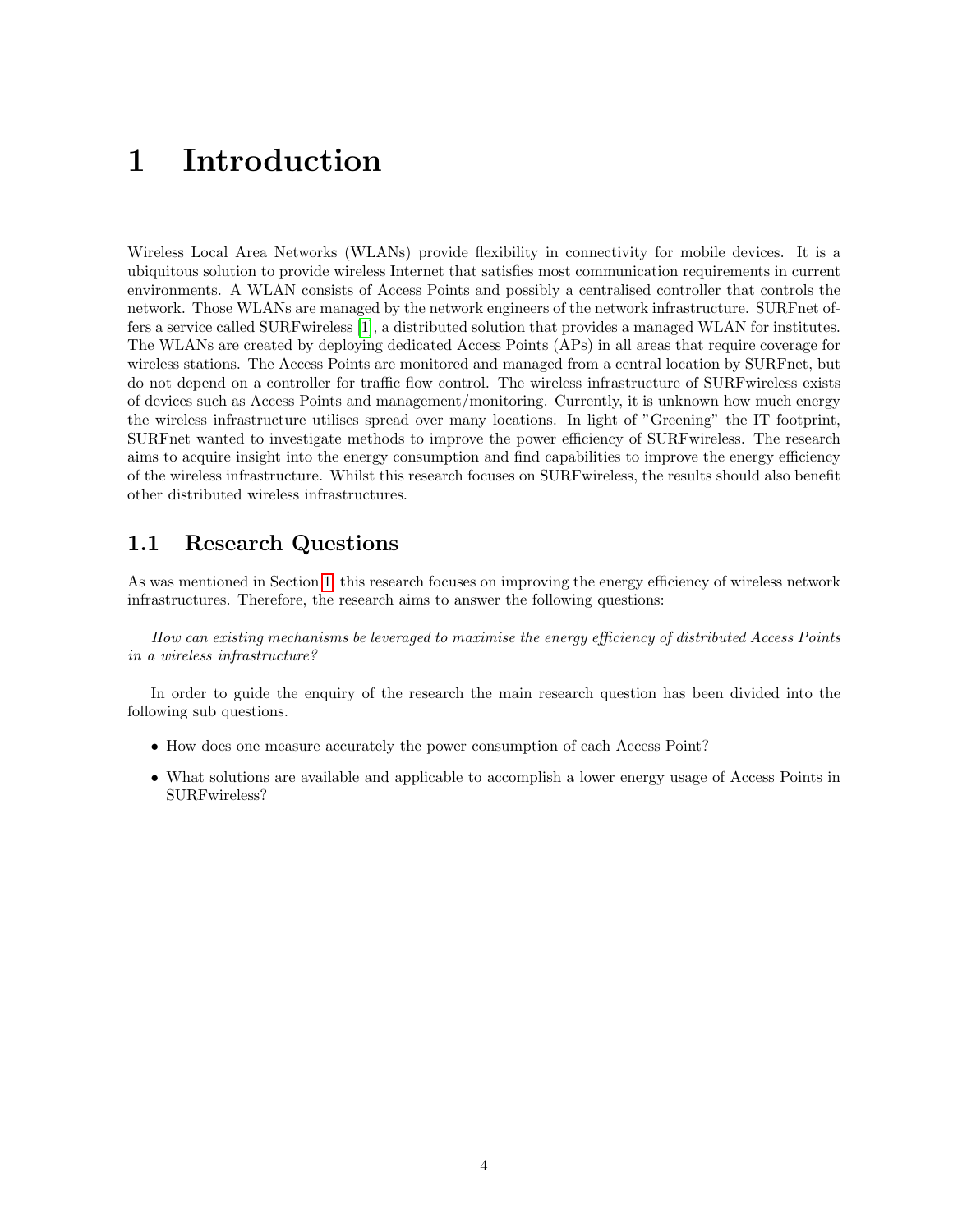# <span id="page-6-1"></span><span id="page-6-0"></span>2 Related Work

A mechanism is introduced by Ohmori et al. [\[2\]](#page-32-2) that enables energy saving by disabling the power supply of the Access Point. This mechanism is combined using extra devices to authenticate users and Access Points. Every new wireless user is detected by an always-on Access Point and is forwarded to an Access Point that must be booted up or an already booted AP. When the authentication expires, the platform has the knowledge that an Access Point has gone idle and can disable PoE on a port to disable the Access Point.

The method investigated in the paper by Kwan-Wu Chin [\[3\]](#page-32-3) exploits a scheduler, which dynamically controls Access Point to maintain coverage and performance. This includes modifying the transmission power to fully cover every wireless user. The scheduler finds the minimum number of Access Points to cover and provides the best wireless connectivity for all currently connected wireless devices.

In the research of Chen et al. [\[4\]](#page-32-4) Software Defined Networking (SDN) is combined with the technique RoD (Radio-On-Demand). SDN includes a central controller and the capability of collecting flow-level traffic statistics. Through the use of the SDN controller the received signal strength indicator (RSSI) and Signal to Noise Ratio (SNR) of each wireless client allows insight into the signal strength received by the wireless devices. Based on this information a system can decide whether to enable the power of APs, and using the flow control feature of SDN switches, to associate the connection flows to a specific AP.

Quentin Bodinier et al. [\[5\]](#page-32-5) introduced a technique of both switching off APs and adjusting the transmission power of other Access Points to improve the coverage area. The introduced platform finds clusters of wireless stations and adds intelligence to enhance power efficiency such as topology management, relaying, beamforming, offloading and heterogeneous networks deployment. Heterogeneous networks are networks with the interconnection of different protocols, in this sense the paper is introducing mechanisms which are used in Cellular networks.

The method by Ma Lin et al. [\[6\]](#page-32-6) combines disabling Access Points with a clustering algorithm which provides the knowledge to power on and off a part of the Access Points. A WLAN controller monitors the number of users requesting wireless and decides to power on/off any Access Point.

Hiroyuki Yomo et al. [\[7\]](#page-32-7) researched a wakeup receiver that works on the 2.4 GHz band just like the 802.11bg standards. When Access Points are in sleep state they can be reactivated by using the intermediate transceiver. Wireless users can send a wake-up signal to an Access Point including an ID that identifies the specific Access Point.

The technique investigated by Yuan Li et al. [\[8\]](#page-32-8) adjusts transmission power adaptively based on channel estimation. Channel estimation describes how a signal propagates from the transmitter to the receiver and represents the combined effect of, for example, scattering, fading, and power decay with distance. [\[9\]](#page-32-9) It allows WLAN devices to use a much lower power level in transmit mode and tunes the transmission power adaptively under different channel conditions.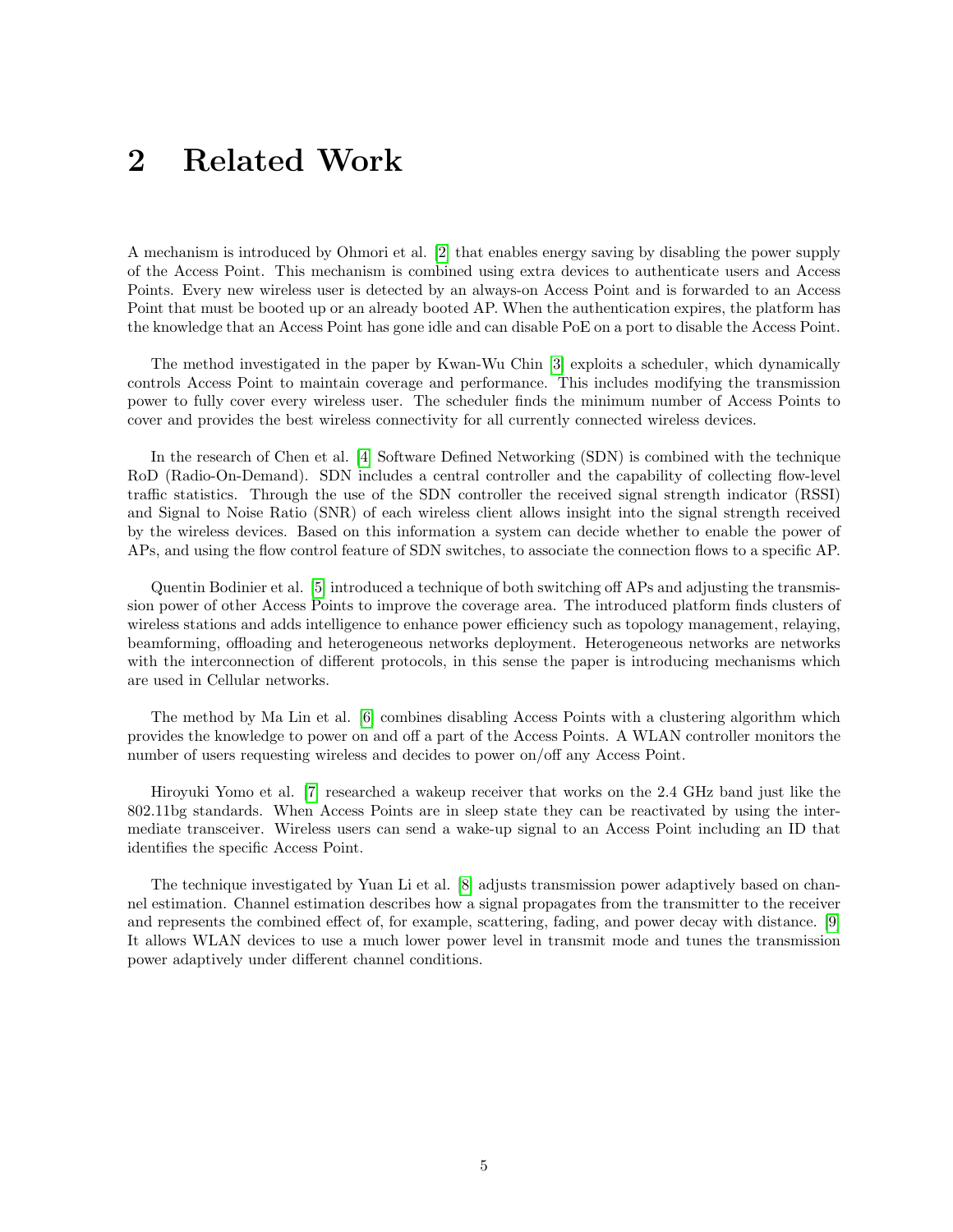<span id="page-7-0"></span>The method by Ma Lin et al. [\[10\]](#page-32-10) focuses on an algorithm to optimise the deployment of Access Points and the transmission power. It tries to find the minimum number of Access Points to provide full coverage in the area and fine tune the cover area by adjusting the transmission power.

The research accomplished by Toshiyasu Tanaka et al. [\[11\]](#page-32-11) involves an automatic sleep control strategy that frequently monitors Access Points data traffic conditions and executes the change of APs communication state if traffic conditions changes. A communication state can be a sleep-state, idle-state, busy state, or wake-up state based on network traffic.

The paper written by Zeng Wang et al. [\[12\]](#page-32-12) deals with controlling the power real-time by extending a power control message type for power control and adding a corresponding control action in the controller and switch. The power control module is connected to the SDN controller through the north API interface. By using the Power control module it is possible to adjust the transmission power of the Access Point. It uses game theory to allocate the transmission power for the best signal to interference plus noise ratio.

The research by Kimin Lee et al. [\[13\]](#page-32-13) is about optimization on power-operation modes in Access Points (APs), channel selections and user-AP associations for improving energy efficiency and avoiding interference without sacrificing users demands. To do this they use an algorithm in combination with integer programming and implement this in a prototype.

In a research by Robert Riggio et al.[\[14\]](#page-32-14) consumption monitoring applications are configured on Arduino devices, which are connected to Access Points [\[15\]](#page-32-15). The energy consumption of the Access Points is measured by the Arduino. By using an SDN framework the solution allows to move wireless users to different Access Points and allowing the consumption monitoring application to turn off Access Points.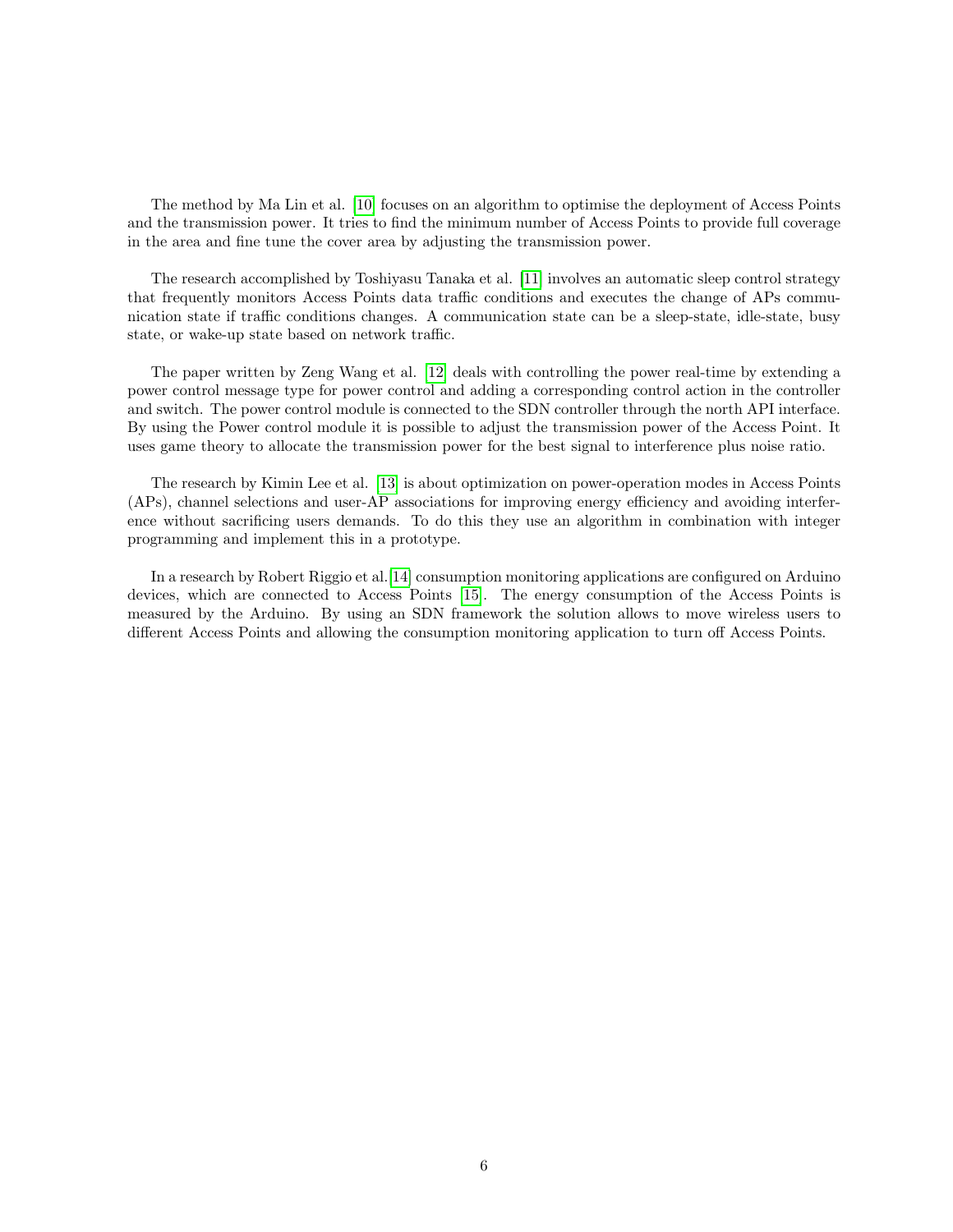# <span id="page-8-3"></span><span id="page-8-0"></span>3 Background

<span id="page-8-1"></span>In this chapter the background of the research and the technology behind SURFwireless is introduced.

#### 3.1 SURFwireless

SURFwireless is a service offered by SURFnet to provide wireless connectivity to educational institutes. SURFnet is the National Research and Education Network of The Netherlands, which interconnects all educational institutes. SURFnet develops, implements and maintains services for higher educational institutes. One of the innovative services that SURFnet provides is SURFwireless. SURFwireless is WiFias-a-Service where SURFnet builds the network infrastructure at the location of the institute. SURFnet ensures full coverage throughout the building and a stable performing wireless connectivity. The Access Points of SURFwireless are connected to the local area network (LAN) of the institute. Wireless devices that connect to the wireless network, provided by SURFwireless, get appointed to a Virtual LAN configured on the local switches of the institute's LAN. The assignment of IP addresses to wireless devices also occurs, through this VLAN, from the DHCP server of the institute.

The institute pays a monthly fee for the service and receives maintenance, monitoring and management from SURFnet. While SURFnet operates SURFwireless centrally, every customer can still determine their own configuration. SURFnet evaluates the operational requirements of the institute and configures SURFwireless to abide to these requirements. Customers only require to provide a local network infrastructure and other necessary facilities such as Power-of-Ethernet (PoE) for the Access Points. The SURFwireless service of all institutes is managed at a central redundant location. The backbone network infrastructure of SURFwireless is maintained and operated by SURFnet.

SURFwireless makes use of a distributed wireless infrastructure without a controller. The solution that SURFnet adopted for SURFwireless is provided by Aerohive which consists of the Access Points and a Central Manager called the Hive Manager. The controller-less solution poses several advantages for both SURFnet and the customer. There will be no single point of failure where the traffic of every Access Point has to transit through a controller. There is no requirement of supplying a controller at every location. The Access Points can be regulated at one central point. By making use of a distributed solution SURFwireless is able to scale up to ten thousand Access Points [\[16\]](#page-33-0).

A component of SURFwireless is the monitoring of the performance. Through the use of probes the performance of the wireless network is continuously monitored. The probes send traffic the same way as normal clients to measure the WiFi and network characteristics under normal situations.

### <span id="page-8-2"></span>3.2 SURFnet Infrastructure

The SURFwireless implementation located at SURF in Utrecht provides wireless connectivity for SURFnet, SURFmarket and SURF. The implementation consists of 33 distributed Aerohive AP230 [\[17\]](#page-33-1) Access Points which are connected to Juniper EX4300 PoE+ switches [\[18\]](#page-33-2). This implementation is SURFnet specific, which means that it can be implemented differently at other customers of SURFwireless. The infrastructure is set up with every Access Point configured differently to provide a sufficient signal strength for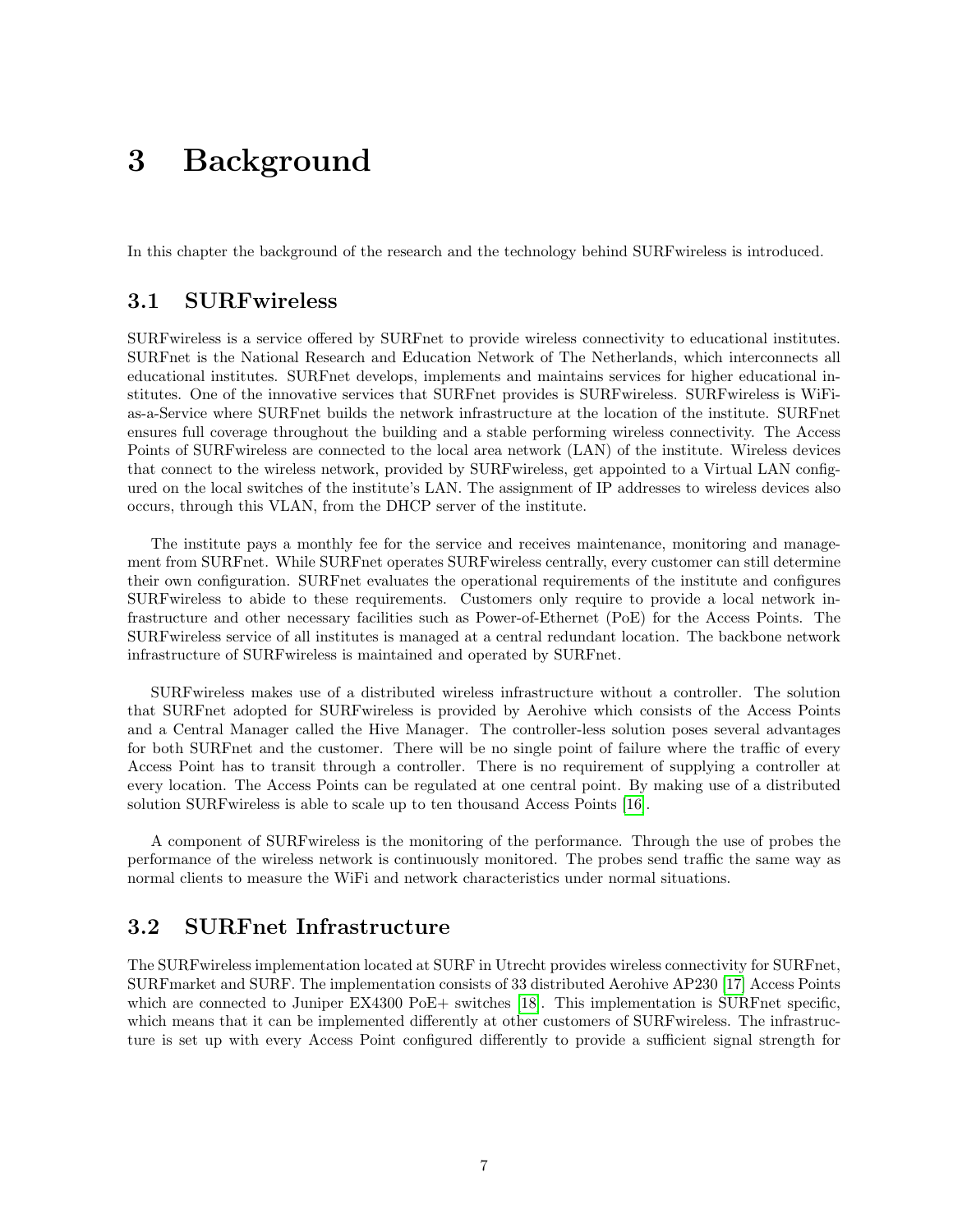every user. If an Access Point is located at the edge of the building the signal is scaled down. The signal strength of Access Points is measured for capacity and coverage. This means that the signal strength must be a minimum of -62 dBm and that there are no more than 50 wireless devices on one Access Points. The bandwidth required for each user is also taken into consideration. By having the aforementioned configuration for the Access Points, wireless devices often detect two or more Access Points. However, a minimum of one Access Point provides a sufficient wireless signal strength.

Every institute with SURFwireless could have a different implementation than the one described above. This includes the backbone network infrastructure to facilitate the network for SURFwireless. The next section will describe methods to measure the energy consumption for a distributed infrastructure.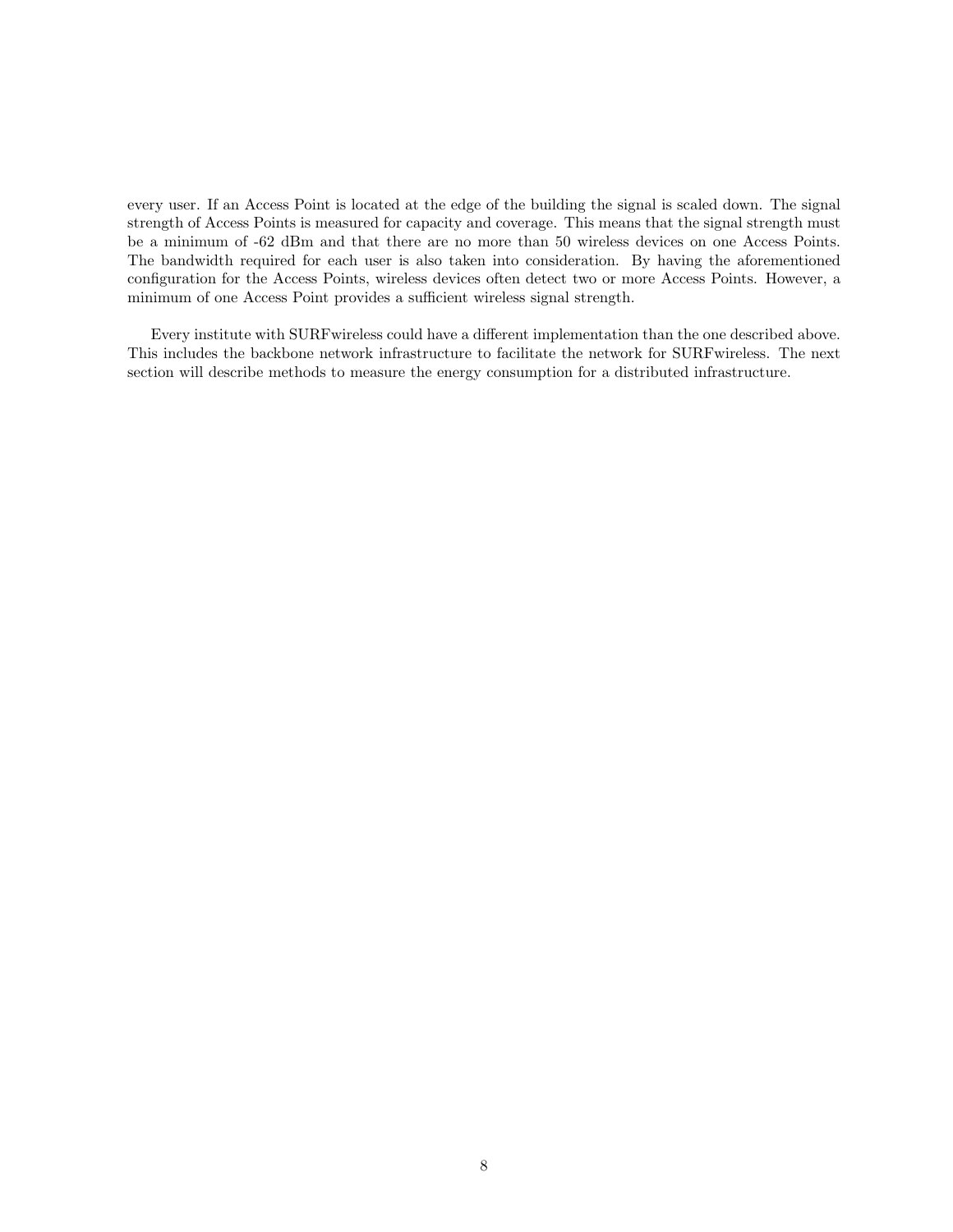# <span id="page-10-2"></span><span id="page-10-0"></span>4 Measure power consumption

A network protocol which is used in monitoring is the Simple Network Management Protocol (SNMP). By using the SNMP agent on the network device it is possible to execute read/write commands to retrieve information and control devices. The read command is the only relevant command for this research. The information can be retrieved by the Network Management System (NMS). When the NMS requests information from the network device the information will be displayed as a list of information which is called the Management Information Base (MIB). By walking through the MIB it is possible to find specific information. Research has concluded that Cisco PoE switches have the possibilities of displaying the energy consumption per port. However, the MIB definitions are different for each hardware device. A server has MIB definitions to monitor for example, the temperature, and the CPU usage, and on a switch it could define the port information and port status. In this situation the MIB definitions of both Cisco and Juniper PoE switches are not similar. When one attempts to acquire the information on the Juniper PoE switches the output is incomprehensible.

The Juniper PoE switches provide a telemetries CLI command that begins collecting the power consumption data of each switch port at a specific time interval [\[19\]](#page-33-3). By specifying a duration and a small interval the PoE will report the power consumption at the time the data was gathered. The Juniper switch allows commands to be manually executed to see the current power consumption of every port. The power consumption must be reported multiple times within a short period to detect any changes in the power consumption. Listing [1](#page-10-1) displays an example of the output of the telemetry report. During the measuring process the difference of the results between an interval of 2 and 5 minutes seemed to be negligible. However, when an interval of 2 minutes was selected the Juniper did not report the power consumption for 24 hours as the report only sends out 999 records per port. Therefore the default interval of 5 minutes has been selected.

|                 |                 | ex4300-48PoEplus1> show poe telemetries interface all count all   no-more |       |         |
|-----------------|-----------------|---------------------------------------------------------------------------|-------|---------|
| Interface S1 No |                 | Timestamp                                                                 | Power | Voltage |
|                 |                 | ge-0/0/5 1 10-26-2016 15:30:10 UTC 7.1W                                   |       | 55.6V   |
|                 | 2               | 10-26-2016 15:25:10 UTC 7.1W                                              |       | 55.6V   |
|                 | 3               | $10 - 26 - 2016$ $15:20:10$ UTC 7.3W                                      |       | 55.6V   |
|                 | 4               | $10-26-2016$ $15:15:10$ UTC $7.1W$                                        |       | 55.6V   |
|                 | 5               | $10 - 26 - 2016$ $15:10:10$ UTC 7.3W                                      |       | 55.6V   |
|                 | 6               | $10-26-2016$ $15:05:10$ UTC 7.3W                                          |       | 55.6V   |
|                 | $7\overline{ }$ | $10-26-2016$ $15:00:10$ UTC $7.1W$                                        |       | 55.6V   |

<span id="page-10-1"></span>Listing 1: Example of output of Juniper telemetry

As can be seen in Listing [1](#page-10-1) the output of the Juniper telemetry function has a specific format. Telemetry is configured to collect the power consumption of all ports of the switch even though only specific ports are needed. By filtering the unnecessary ports the results can be analysed. Following this a Python script is used to calculate the hourly mean energy consumption (see Appendix [A\)](#page-29-0).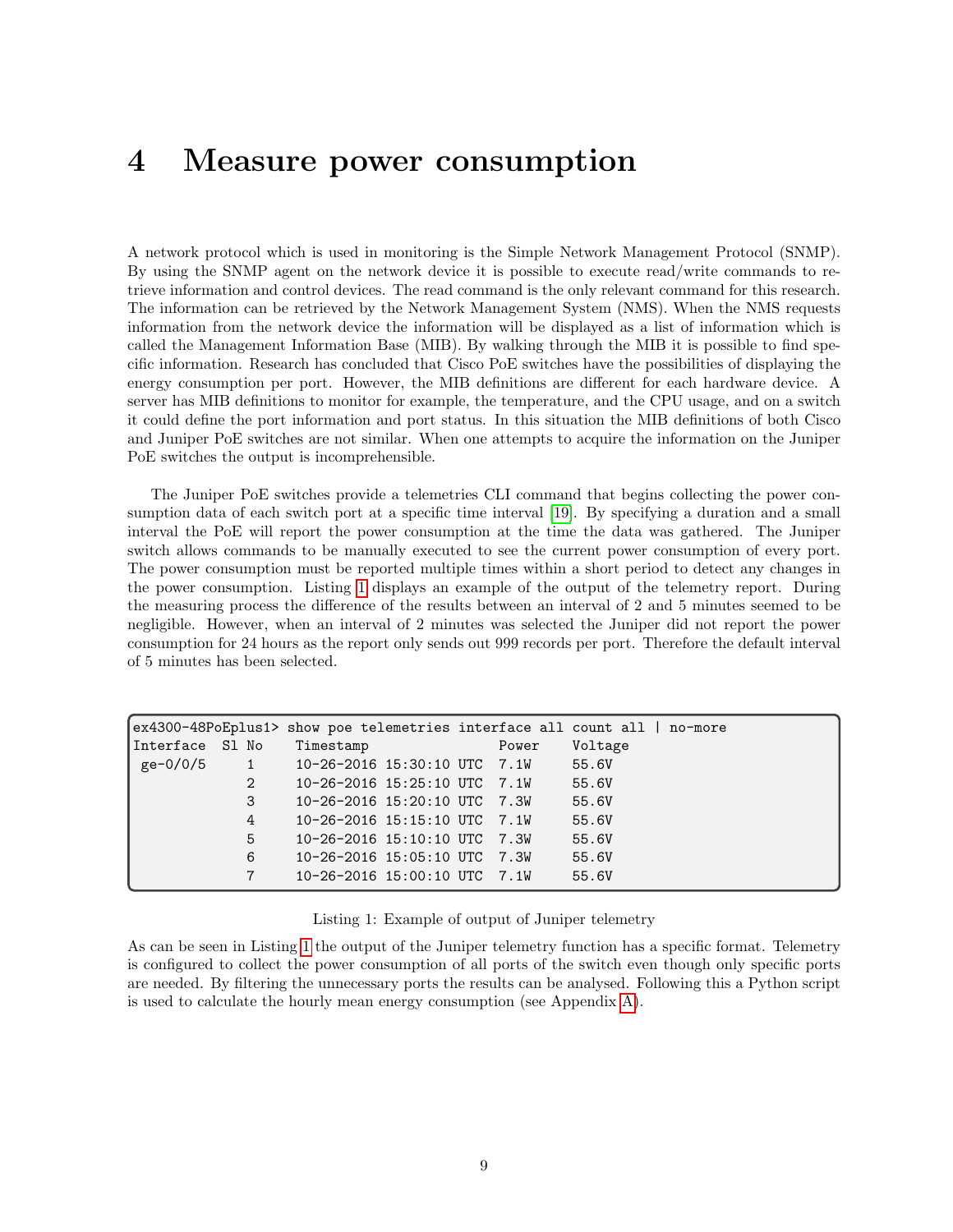# <span id="page-11-0"></span>5 Measurement

<span id="page-11-1"></span>This chapter contains the results of the measurements of the power consumption followed by an analysis of the results.

### 5.1 Results

The measurements of the power consumption are executed multiple days. For a period of 8 days a sample of the watt of each switch port, which has an Access Point connected to it, is created every 5 minutes. To calculate the actual energy consumption one has to take 12 samples and calculate the mean of the samples. By doing this calculation one will get the hourly energy consumption of one Access Point. The total hourly energy consumption of SURFwireless can be calculated by summing up the means of every AP. To acquire an accurate representation of the consumption of each Access Point the mean is calculated of the energy consumption of each Access Point over multiple days. In Figure [5.1](#page-12-0) is the daily energy consumption displayed of 28 Access Points. One bar of the histogram represents the sum of the aforementioned means of all measured Access Points. The mean of the hourly energy consumption is 204.27W per hour (or 240.84W per hour for the adapted version as explained later in the section). The figure on the total consumption shows that there is little difference between the hourly consumptions. Therefore, Figure [5.2](#page-12-1) shows a graph with a smaller scale for further analysis. Table [5.1](#page-11-2) displays some more detailed information on the total daily energy consumption. However, the accuracy of the measurement results can not be determined. There is no information on the accuracy of the measurements in the documentation of Juniper PoE switch.

<span id="page-11-2"></span>

| Minimum $\vert$ 202.37 Wh | Minimum $\vert$ 238.60 Wh                  |
|---------------------------|--------------------------------------------|
| Maximum $\vert$ 207.33 Wh | Maximum $\frac{1244.42 \text{ Wh}}{244.2}$ |
| Mean $\vert$ 204.29 Wh    | Mean $\qquad$ 240.85 Wh                    |

Table 5.1: Left side actual results, right side adapted results

In Chapter [3](#page-8-0) was mentioned that there are 33 Access Points in the wireless infrastructure of SURFwireless at SURFnet. However 5 Access Points do not appear in the results or indicate zero watts power consumption. These Access Points are functioning perfectly and do not indicate any issues. After debugging the issue and repeating the measurements the issue persisted. However, to create a hypothesis of the potential total energy consumption consumption the assumption is made that these 5 Access Points have a similar consumption as the mean of the other Access Points. By adding these values the total energy consumption is increased by 17.89%. The Figure [5.3](#page-12-2) includes the adapted results.

In Figure [5.4](#page-13-0) there are comparisons of the energy consumption of five Access Points between the weekend and weekdays. The weekdays count as from Monday 00:00 until Friday 23:59. The Access Points that are enlisted are specifically selected due to their location. The reason is to possibly correlate the energy consumption with the number of users. The Access Point AP0410, which is located at the Reception, provides a wireless coverage for a smaller number of people than AP0409 which is located in the SURFnet office area. The other locations of the Access Points are of working areas for different type of users. The SURFwireless infrastructure provides coverage on multiple floors; third floor for SURFmarket, fourth floor for SURFnet and fourth floor for SURF offices.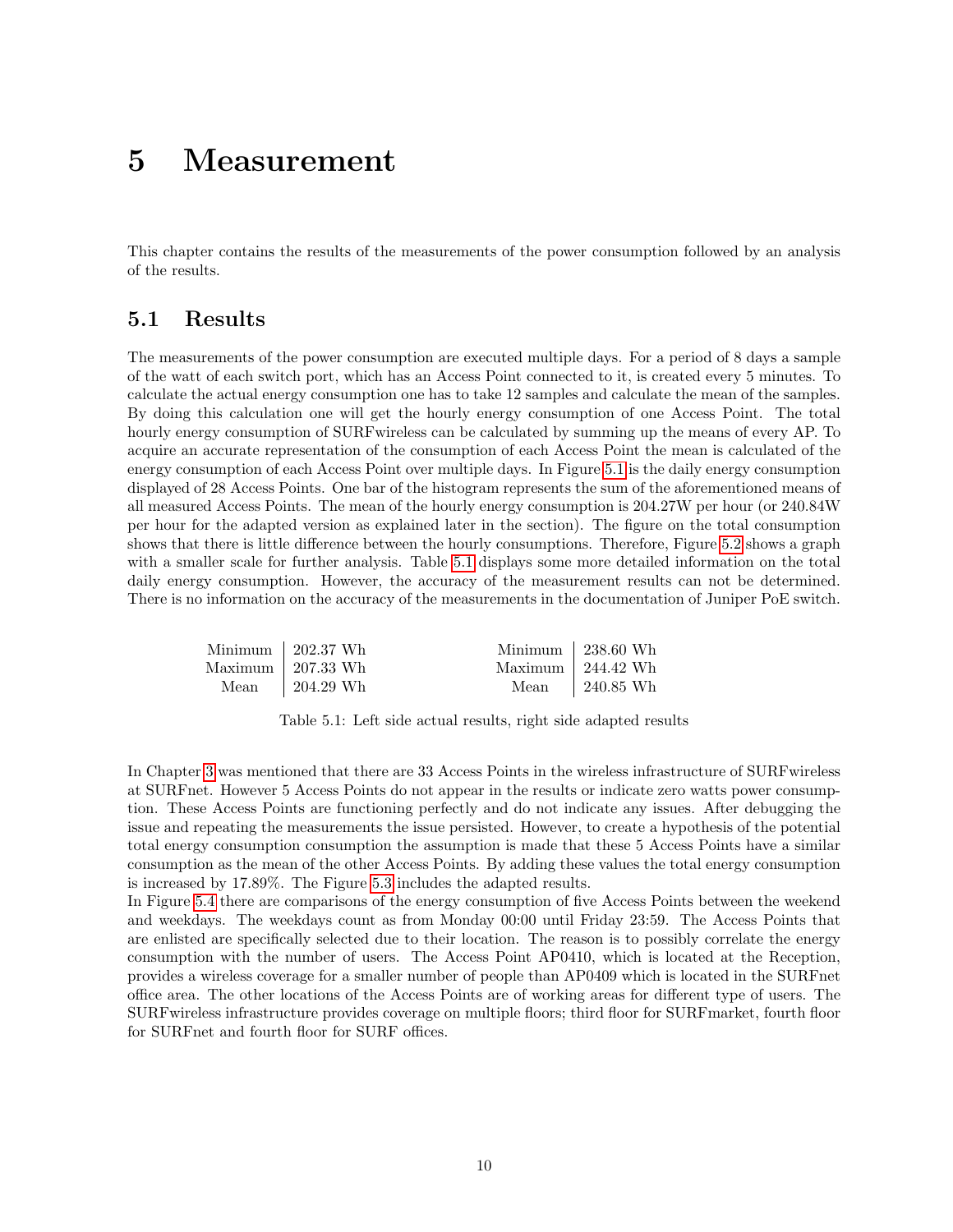<span id="page-12-0"></span>

Figure 5.1: Energy consumption of measured Access Points at SURFnet

<span id="page-12-1"></span>

Figure 5.2: Zoomed in results

<span id="page-12-2"></span>

Figure 5.3: Zoomed in adapted results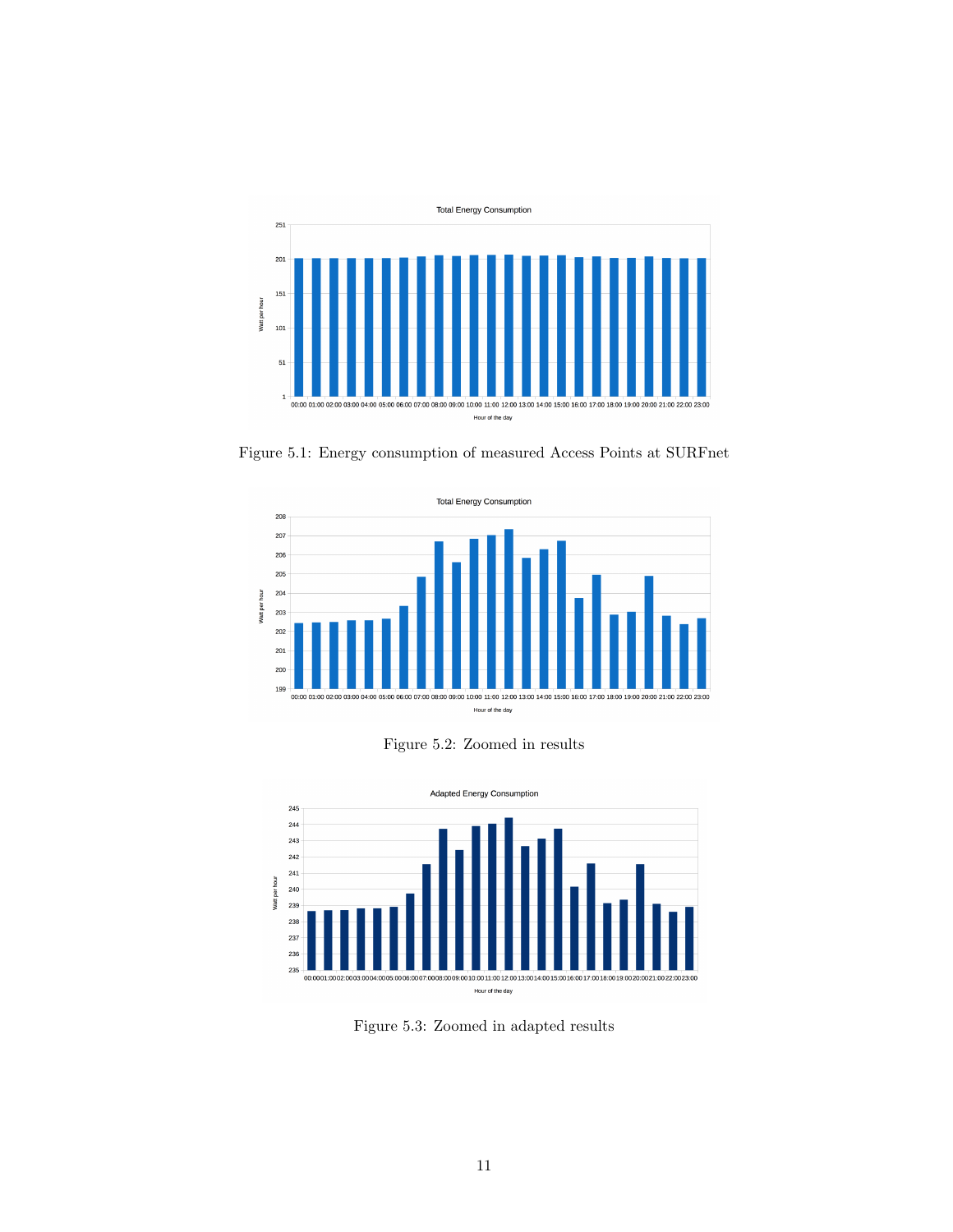<span id="page-13-0"></span>

Figure 5.4: Zoomed in comparison Access Points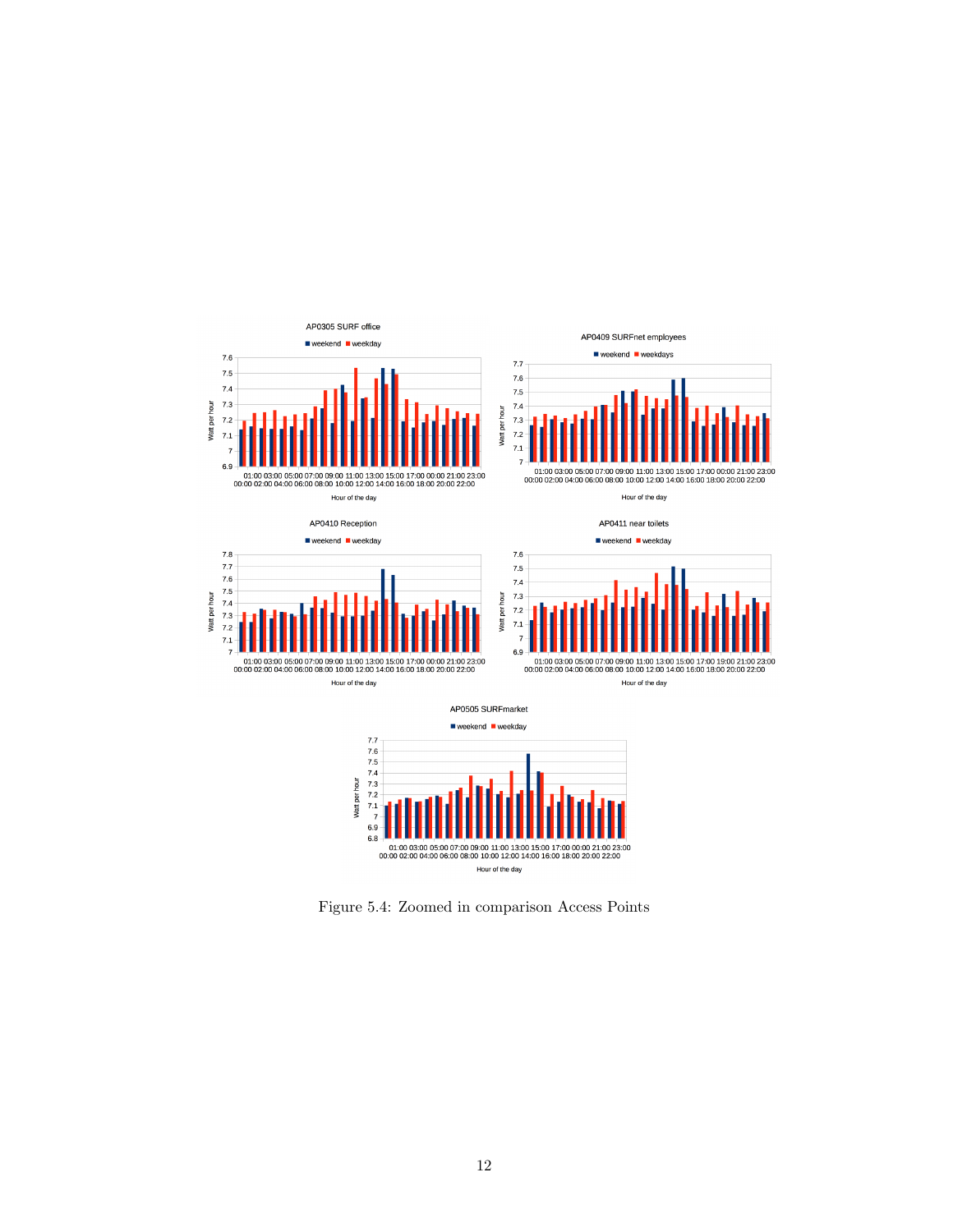### <span id="page-14-0"></span>5.2 Analysis

The graph in Figure [5.1](#page-12-0) displays the results of the measurements over multiple days. The results seem to be correlated to the working hours of employees. In the morning the energy consumption of the Access Points is relatively low, until people arrive at work, which is after 6:00 and then the energy consumption increases slowly. The assumption is made that the minimal energy consumption is approximately the idle energy consumption. This minimal energy consumption occurs during night times. There is a possibility that there are devices still active on the wireless network but this number is relatively low compared to office hours. This idle energy consumption seems to be 202.37 watt per hour or 238.60 watt per hour if you include the adapted results. The reasons for the observed peaks at 17:00 and 20:00 could not be determined.

Overall the amount of energy consumption is caused by mostly Access Points being idle while activity on the network does increase the energy consumption, the consumption only increases by a maximum percentage of 2.45%. All results do not take the accuracy of the measurements into consideration.

The graphs of Figure [5.4](#page-13-0) display a comparison of the usage of specific Access Points in the weekends and during the week. The Figure [5.4](#page-13-0) shows that the energy consumption of the Access Points is higher during the week. The reasons for the peaks at 14:00 and 15:00 could not be determined (see Tables [5.2](#page-14-1) and [5.3\)](#page-14-2).

As has been mentioned there are missing results of 5 Access Points. Even after debugging the Juniper Telemetry function and the missing Access Points the reason for missing results is still unknown. All measurements in the research showed the same issue. Therefore further use of the telemetry feature cannot be recommended for reliable measurements of the energy consumption in the future.

<span id="page-14-1"></span>

| Access Point | AP0411  | AP0410    | AP0409         | AP0505               | AP0305      |
|--------------|---------|-----------|----------------|----------------------|-------------|
| Location     | Toilets | Reception | SURFnet office | $\text{SURF}$ market | SURF office |
| Minimum      | 7.22 Wh | 7.28 Wh   | 7.31 Wh        | 7.13 Wh              | 7.19 Wh     |
| Maximum      | 7.47 Wh | 7.49 Wh   | 7.52 Wh        | 7.42 Wh              | 7.53 Wh     |
| Mean         | 7.30 Wh | 7.38 Wh   | 7.39 Wh        | 7.23 Wh              | 7.31 Wh     |

Table 5.2: Minimal, Maximum and Mean weekdays

<span id="page-14-2"></span>

| Access Point | AP0411  | AP0410    | AP0409         | AP0505               | AP0305      |
|--------------|---------|-----------|----------------|----------------------|-------------|
| Location     | Toilets | Reception | SURFnet office | $\text{SURF}$ market | SURF office |
| Minimum      | 7.13 Wh | 7.24 Wh   | 7.25 Wh        | 7.08 Wh              | 7.13 Wh     |
| Maximum      | 7.51 Wh | 7.68 Wh   | 7.60 Wh        | 7.58 Wh              | 7.53 Wh     |
| Mean         | 7.24 Wh | 7.35 Wh   | 7.35 Wh        | 7.19 Wh              | 7.22 Wh     |

Table 5.3: Minimal, Maximum and Mean weekend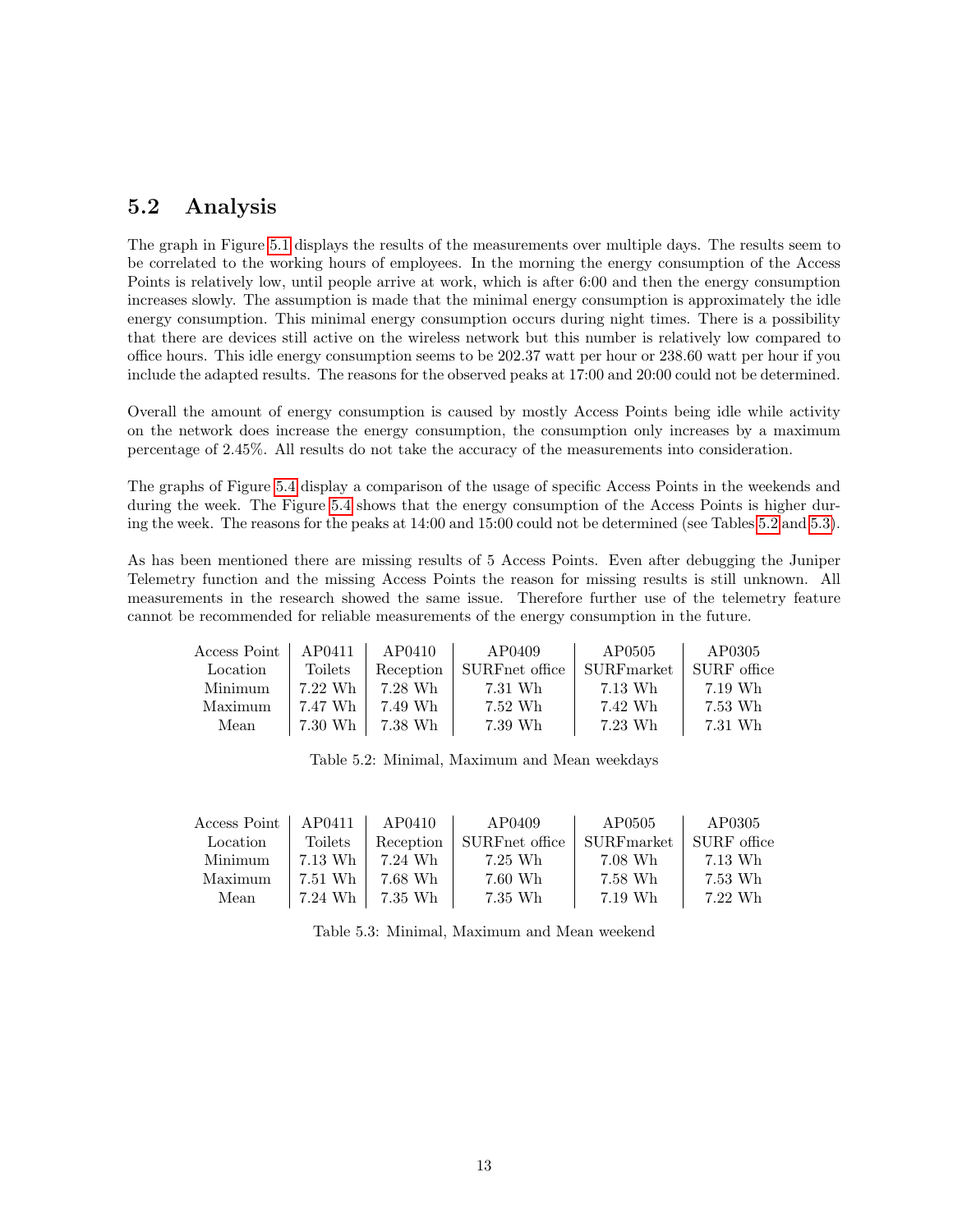# <span id="page-15-3"></span><span id="page-15-0"></span>6 Applicability of mechanisms of saving energy

The following chapter describes various techniques to lower the energy usage of wireless networks. Each mechanism is described into detail and the requirements to implement the method into a wireless infrastructure are enlisted. Every method concludes with a discussion on the applicability of the method to SURFwireless.

#### <span id="page-15-1"></span>6.1 Disabling Power Supply

The method by Motoyuki Ohmori et al. [\[2\]](#page-32-2) is a technique which focuses on detecting new wireless stations into a network infrastructure. The technique involves the concept Resource-On-Demand also called Radio-On-Demand (RoD) which enables Access Points when required. Disabling and enabling Access Points is performed by using a script which executes a command on the Command Line Interface (CLI) to turn off the power supply at the Power Sourcing Equipment (PSE). The method initiates with Access Points disabled and only enables Access Points when new wireless users appear with a high enough signal strength indicator (RSSI) and Signal to Noise Ratio (SNR). This preserves the quality of wireless connections between the available Access Points and wireless users. Before wireless devices can connect they have to authenticate, which is on top of the usual 802.11i standard for authentication. The authentication is set up between the wireless devices and the C3 Central authentication tool, which is used in combination with the Base Quaker (BQ) to detect wireless users. The C3 is also used to detect the disappearance of wireless devices and therefore disabling possible Access Points. The BQ is used as an intermediate AP to relay any connection requests from reappearing wireless devices to another Access Point. The BQ can relay the request to an already running Access Point or send a request to the C3 to wake-up an Access Point.

#### <span id="page-15-2"></span>6.1.1 Discussion

The method assumes that there is more than one Access Point in one area for the detection of new users. While the method requires extra devices, there is no requirement of any modification to the existing hardware. Adding the C3 server and the BQ device increases the energy consumption, these devices are introduced to detect users and to act accordingly. However, when there are absolutely no users to detect the extra devices the C3 server and the BQ device will just stay idle and therefore waste energy. As mentioned in Chapter [5](#page-11-0) the energy consumption of the Access Points is relatively low. Even though increasing the number of Access Points will also increase the energy consumption, the energy consumption of the BQ and C3 might exert the energy consumption increase per Access Point. There is only one C3 in the network whilst there can be multiple BQ to detect wireless devices over various locations. Periods which have a low probability of active users such as weekends do not require extra devices to detect users as the wireless usage could be predictable. The method makes sure that each wireless device acquires a good connectivity by allowing the wireless device to prefer an Access Point based on signal information. However, the roaming of users between Access Points is not taken into consideration. To disable the Access Points the paper suggests to execute a Ruby script by a centralised desktop, this script includes a telnet session to execute a command on the PSE. While SSH would be a more secure way to implement this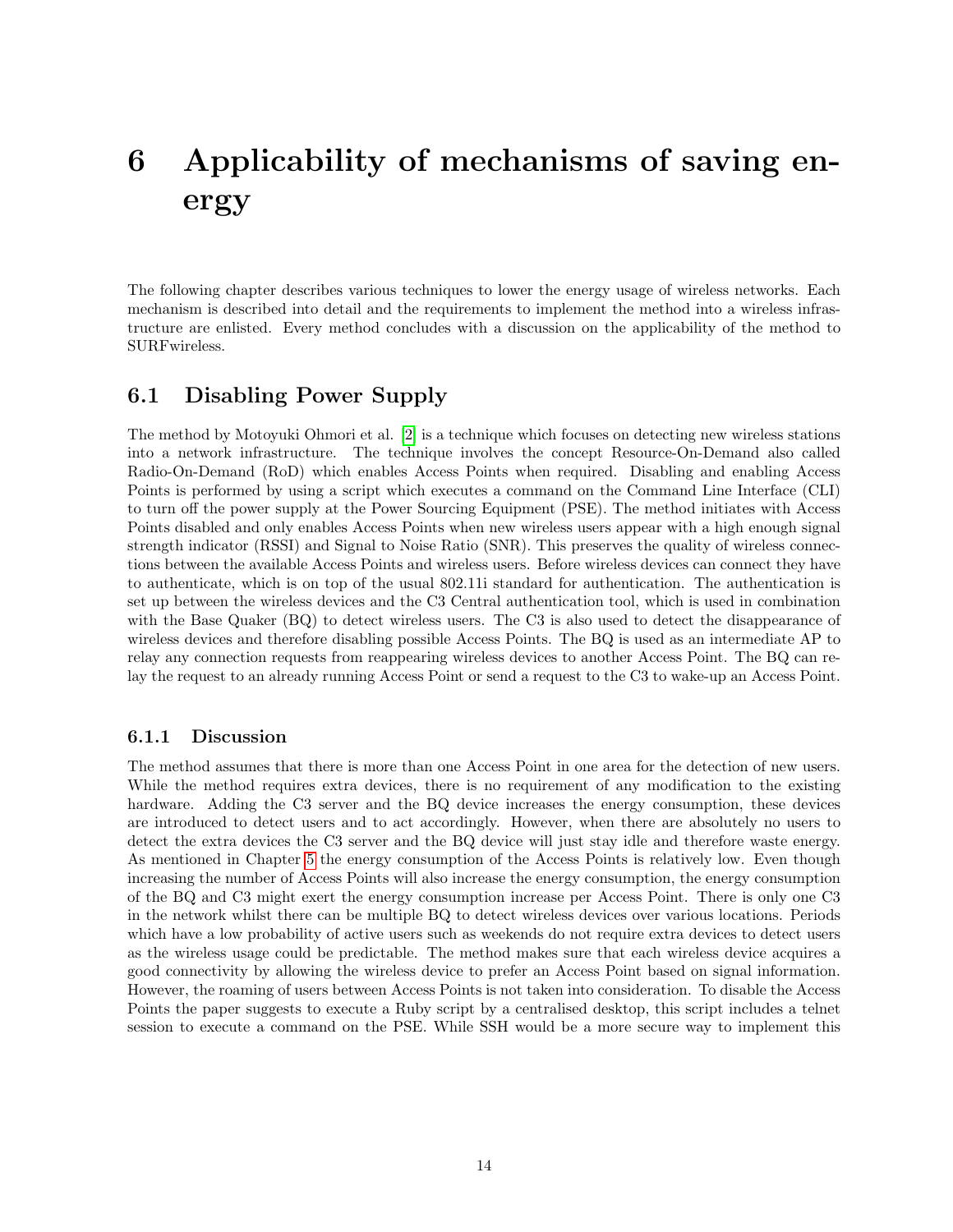<span id="page-16-3"></span>mechanism, executing a script to control a switch port can lead to vulnerable situations. The usefulness of disabling the power supply depends on the boot time of the Access Point. With the Aerohive Access Points it takes about 77 seconds to boot<sup>[1](#page-16-2)</sup> The mechanism relies on an authentication of wireless devices to avoid malicious devices from turning on Access Points. However, this authentication is based on MAC addresses, which can spoofed and therefore add no benefit. The authentication only adds pointless complexity to the wireless infrastructure. The solution is not extensively tested in a testbed, there is only a simulation based on calculations.

#### <span id="page-16-0"></span>6.2 Covering wireless devices through scheduler

The scheduler developed by Kwan-Wu Chin [\[3\]](#page-32-3) is a method that supposedly focuses on Quality of Service (QoS) and guarantees appropriate coverage whilst disabling unnecessary Access Points. The terminology used as QoS defines the signal quality to acquire specific bandwidth rather than applying traffic priority and resource reservation control mechanisms. When one disables an AP and lowers the RSSI of wireless stations, the wireless throughput will decrease simultaneously. To avoid this issue the method is using a solution, which is similar to the set covering problem which essentially finds the minimum number of elements, in this case Access Points, to cover the set of wireless stations. By balancing the energy consumption of Access Points and QoS requirements the right Access Points will be switched off dynamically. To detect all wireless stations the method requires the 802.11k standard which allows both wireless device and Access Point to interchange connectivity information, this includes the negotiation of transmission power. Both wireless device and the Access Point must support the 802.11k standard and the 802.11v amendment that supports roaming to other Access Points. The 802.11k standard is used by both Access Point to send out reports of neighbouring Access Points. The standard allows Access Points to request wireless devices to send information on the wireless channel utilisation and interference information. The reports also include performance data such as packet loss, signal quality and throughput. Lastly 802.11k instructs Access Points on hidden terminals and allows both Access Points and wireless device to negotiate and modify their transmission power [\[20\]](#page-33-4).

The proposed mechanism utilises a central node which controls Access Points to broadcast measurement frames on every power level. Wireless devices respond to this frame and report back the observed signal strength. Through this method the green scheduler can determine which wireless user is reachable with a specific transmission power of the Access Point and the achievable data rate.

#### <span id="page-16-1"></span>6.2.1 Discussion

The mechanism implies a high-density wireless network infrastructure. High-density wireless networks are topologies where the number of wireless devices and required wireless throughput exceeds the capacity of the network design and the Access Point. With this issue a high RSSI and/or a good Signal-to-Noise Ratio (SNR) is insufficient to provide a good performing wireless connectivity for wireless devices. A used solution for this is implementing more Access Points and avoid interference by using techniques such as different channels for the wireless signals. SURFwireless does not have a wireless infrastructure with a high density set up. The method attempts to find the set of Access Points that will provide the Quality of Service for the wireless devices. It is based on information acquired by the 802.11k standard which can provide reports on nearby Access Points and information on their accessibility. The network will experience more

<span id="page-16-2"></span> $1$ The boot time has been determined by starting up the AP and testing the reachability of the AP from the local wired network.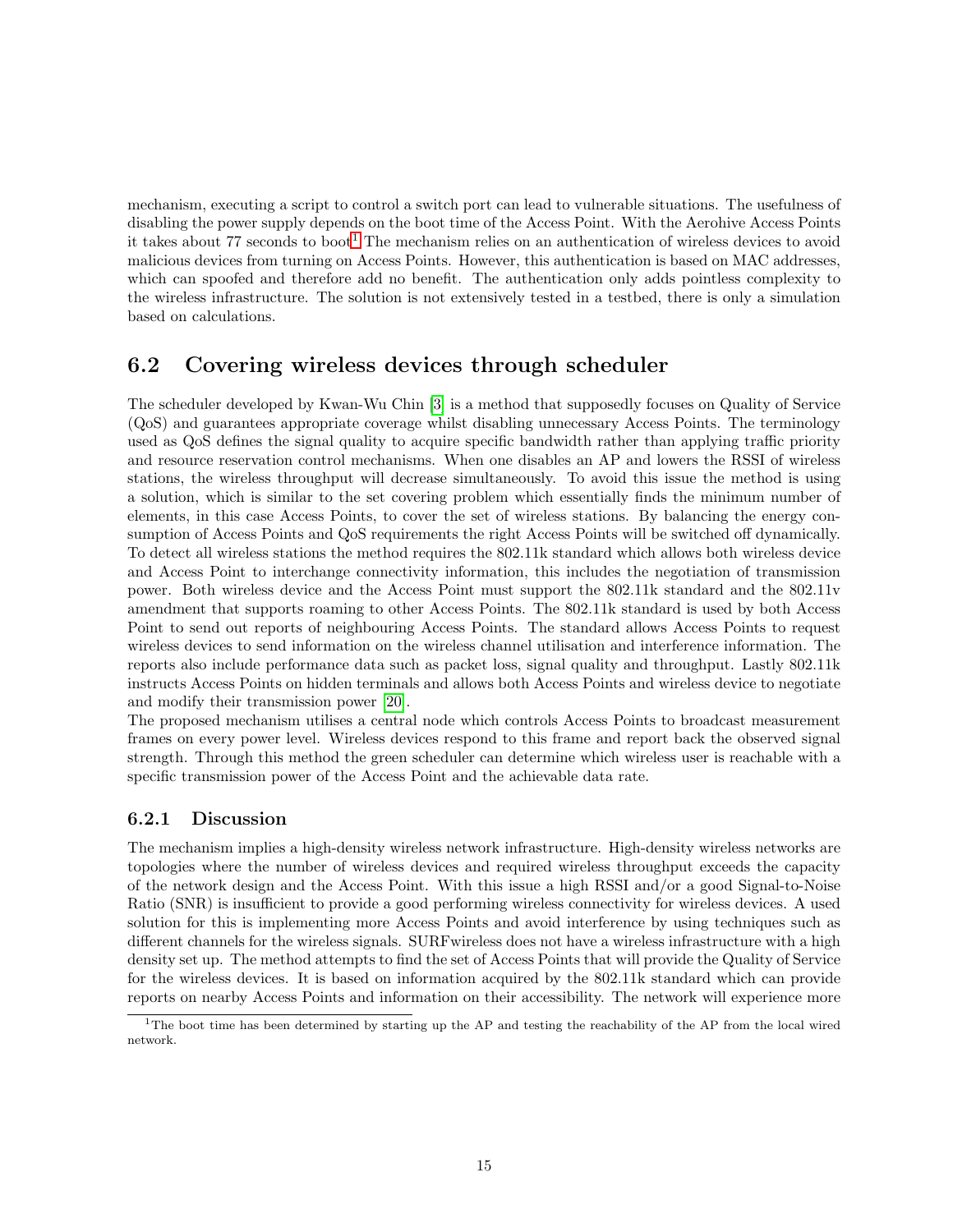<span id="page-17-3"></span>overhead due the 802.11k packets. The method assumes that both wireless devices and the Access Points support the 802.11k standard, the Aerohive APs supports this standard. The SURFwireless Access Points are already making use of 802.11k capabilities. While the scheduler is dynamic and therefore adjusting to the situation of wireless devices and Access Points, the method does not completely demonstrate this. The scheduler has not been proven to be functional as the paper only contains simulation results. There is no test-bed available currently, however, this is part of the future work for the developer of the mechanism.

## <span id="page-17-0"></span>6.3 Energy Saving with QoS Guarantee for WLAN using SDN

The method in the research by Yu-Jia Chen et al. [\[4\]](#page-32-4) suggests to use Software Defined Networking (SDN) on wireless networks. Through the use of an SDN controller in SDN networks it is possible to collect flow-level statistics of the traffic. The bandwidth requirements can be derived from these statistics. The method suggests to adjust the number of Access Points based on the bandwidth and the RSSI requirement of the wireless devices. The Access Points are connected to an OpenFlow switches.

An extra device called the Energy Saving Policy Server (ESPS) uses the SDN flow-level statistics provided by the SDN controller to estimate the bandwidth requirements. Following this is the RSSI measurement of the mobile devices to the other Access Points nearby to indicate handoff possibilities and assess the maximum capacity provided by the AP. Every mobile device sends its RSSI of nearby APs to the ESPS and the handover latency limitation for a potential handover.

The optimisation of the resources per Access Point is solved by using Integer Programming which ensures that wireless devices acquires sufficient bandwidth. This paper does not go further into details of Integer Programming. Based on all information the ESPS can decide whether another AP can be turned on or turned off. By using the possibilities of SDN it is possible to hand off wireless users to other Access Points by using the forwarding table of an Openflow switch. Before handing off a wireless device the ESPS ensures all data to be multicasted by the OpenFlow switch to multiple Access Points. By completing this handoff no data is lost and the formed Access Point can be turned off.

#### <span id="page-17-1"></span>6.3.1 Discussion

<span id="page-17-2"></span>This method is interesting in theory, however, there seems to be no implementation of Software Defined Wireless Networking (SWDN) available. There is no modification required in the wireless devices, the evaluation of the power efficiency is done centrally. Part of the method is to use SDN in combination with an extra device to measure the bandwidth requirements. Aerohive Access Points and/or Aerohive Manager are already able to view statistics such as the CPU usage/bandwidth of each wireless device. Handing off clients to other Access Points can be possible by using SDN capabilities. The technique assumes that the network has a high-density infrastructure. Therefore, a handoff to another AP in a nondense infrastructure would mean that the device will have a lower RSSI and thus possibly decreasing the signal quality of wireless. Currently, there are no OpenFlow switches integrated in the infrastructure of SURFwireless. Implementing this method into SURFwireless means that the current PoE switches must be replaced with OpenFlow switches with PoE support. The method does not include a description of the mechanism to turn off the Access Points which is an essential part of a method that relies on disabling Access Points. Integrating an ESPS device into a network infrastructure means an extra device that uses energy and therefore decreasing the energy efficiency.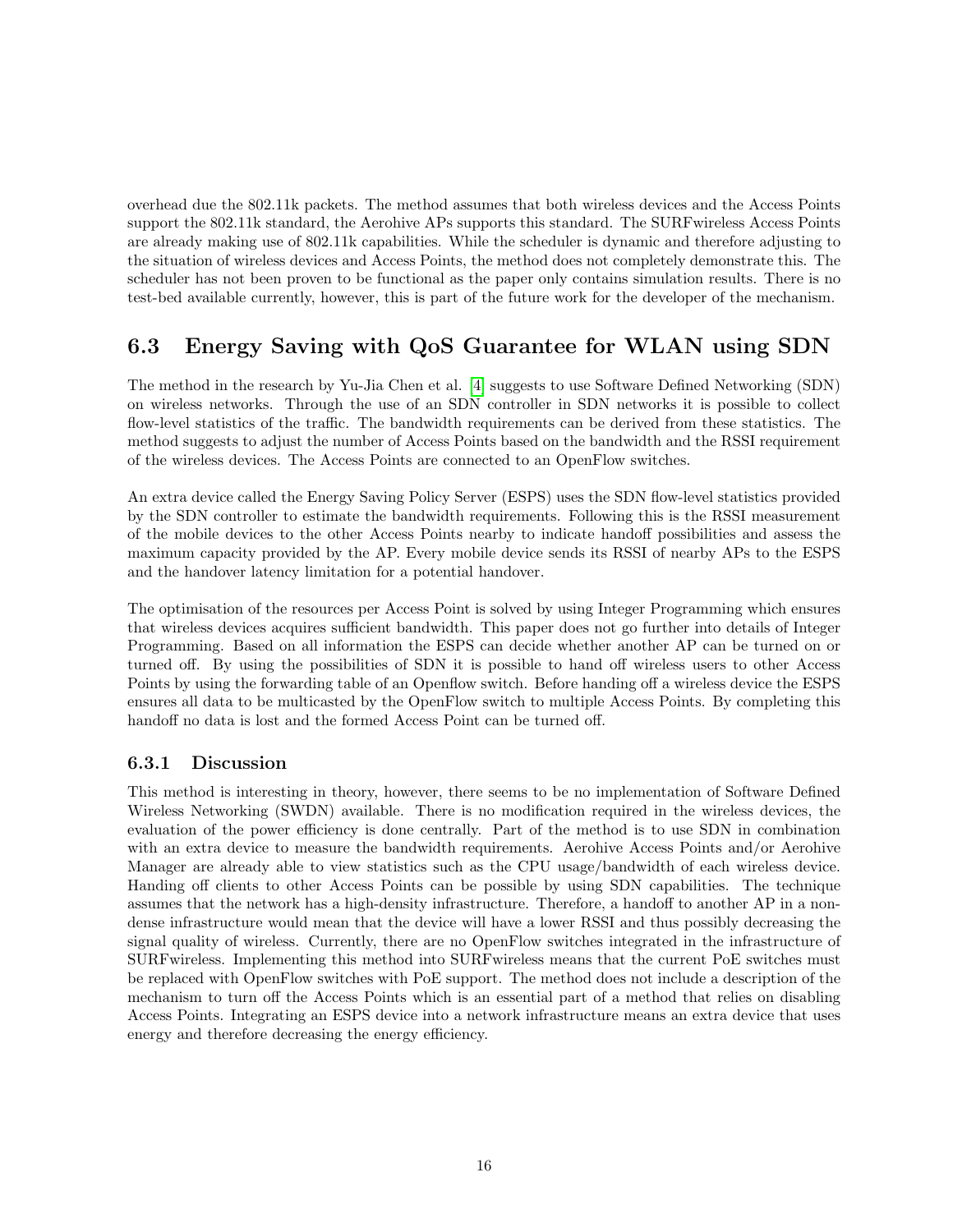## <span id="page-18-1"></span>6.4 WiFi-Based Platform

The methods in the research by Quentin Bodinier et al. [\[5\]](#page-32-5) are topology management based energy efficiency schemes. The platform includes a method to remotely control Access Points by a server through a switch. By using the wireless devices to report information about the neighbouring Access Points such as RSSI, the wireless infrastructure can be optimised. Through creating clusters of mobile devices it is possible to optimise the WLAN signal by using enhancements such as beam forming, relaying, offloading and heterogeneous network deployment.

#### Beamforming

Beamforming provides the possibility to have a signal with a longer distance by combining multiple antennas. Usually antennas are radiating their signals with a circular shape to the wireless devices. By using beamforming one can send send the signals to a specific region. when using beamforming there is a lower transmission power per antenna required and thus it lowers the total energy consumption per Access Point.

#### Relaying

A relay is a node that serves as an intermediate node between the source and the destination device. When using relay nodes the signal only has to be transmitted to one direction. A single target transmission will impact the transmission power and therefore the required power consumption.

#### Offloading

Wireless offloading is making use of other networking technologies to transmit data destined for cellular networks. By introducing offloading the amount of data being transmitted over the cellular networks is reduced. It has a positive effect to the signal reception when too many wireless devices are trying to receive a signal.

#### Heterogeneous Network Deployment

Heterogenous network deployment consists of a method that is supposedly to improve the capacity of dense data usage areas. Through the deployment of small cells, which act like extenders, with low transmit powers the actual coverage can be extended. Therefore you require less Base-stations to achieve the same capacity and distance.

#### <span id="page-18-0"></span>6.4.1 Discussion

The method requires a server to control the Access Points through a so-called WLAN switch which the author does not explain. The method requires wireless devices to send information about neighbouring Access Points to the server, however it does not describe the approach of sending information. The method also proposes to use other existing technologies such as Beamforming, relaying, offloading, and heterogeneous network deployment. While the first two are useful for clustering, the latter two suggest to make use of cellular or other network technologies to offload the energy consumption of the WLAN network. The technique does not seem to have any other modification requirements. Unlike other mechanisms there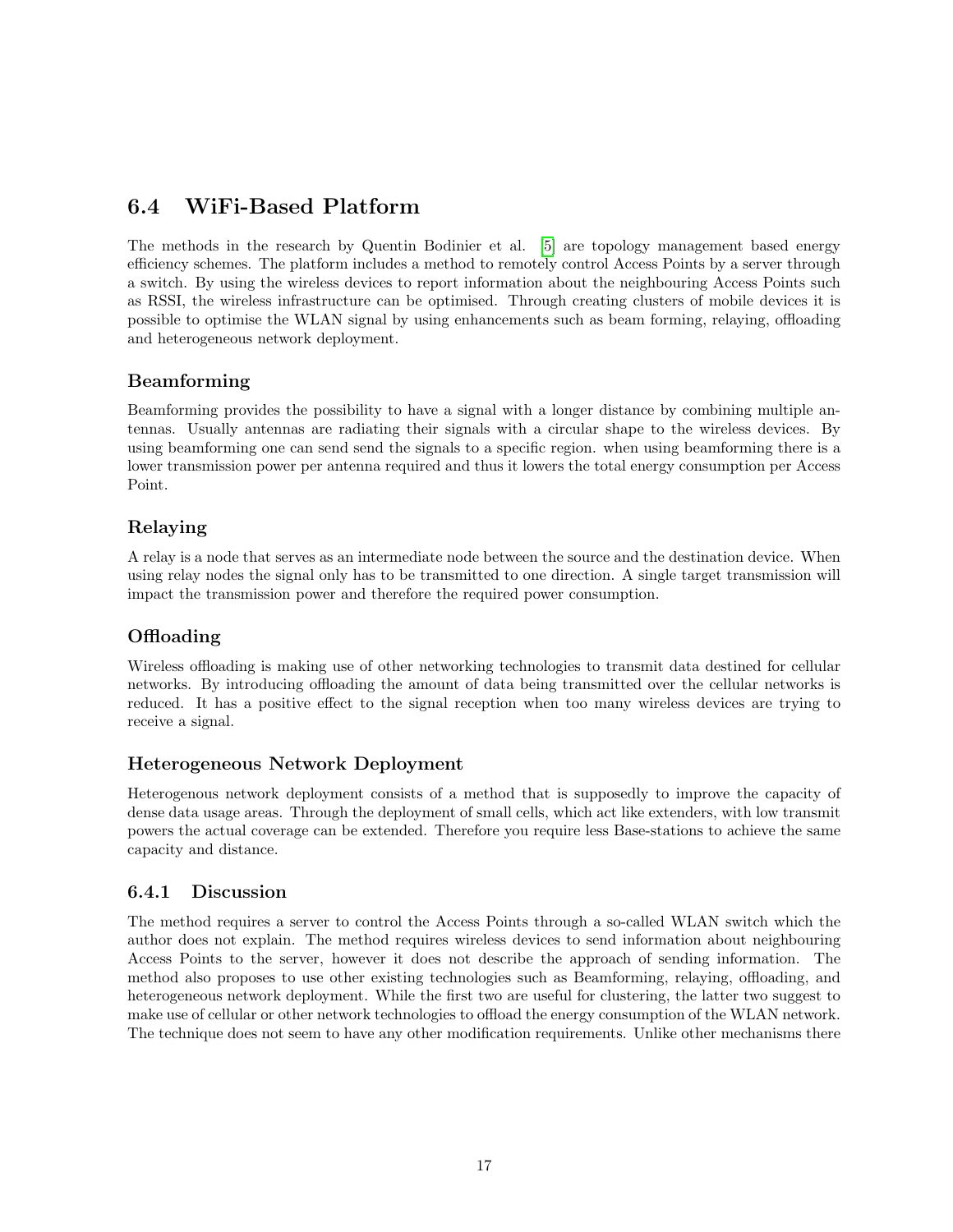<span id="page-19-3"></span>is no high-density network infrastructure precondition, the clustering of wireless devices can be done according to the working environment. However, the usage of other networking technologies introduces complexity to a WiFi service. The paper does not include information and results of a testbed which could prove the capability of the method.

### <span id="page-19-0"></span>6.5 Waking up AP through its Extended Service Set Identifier

The method created by Hiroyuki Yomo et al. [\[7\]](#page-32-7) is another form of RoD and focuses on waking up Access Points by a 'unique' ID. This ID is based on the Extended Service Set Identification (ESSID) which is not unique. Every Access Point in a wireless network has a Basic Service Set Identifier (BSSID) and the total collection of all BSSIDs is called the ESSID. Only Access Points that do not share an interconnection have multiple ESSIDs. By attaching a wireless receiver to the Access Point a client is able to send a Wake-Up signal to the Access Point.

When there are multiple APs with the same ESSID and a wireless device sends a wake-up signal there is a possibility that multiple APs will be turned on. This can be fixed by introducing a small timeout in which the Access Point that did not receive an association will turn back into sleep mode. However, when a new device wants to connect to an Access Point it will first scan through all channels to find a candidate AP to connect to. This initial scanning process takes a long time and therefore a new Wake-up protocol is proposed. This protocol uses two new messages; the Wake-up Notification (WN) and Wake-up Reply (WR). After receiving the wake-up signal from a new wireless device, the APs send WN messages which include information that the wireless device requires to associate. To associate with an AP the wireless device sends a WR message only to the target Access Point. Afterwards the other Access Points will wait a specific time until they go back to sleep mode. The protocol must be supported by both Access Point and user device.

#### <span id="page-19-1"></span>6.5.1 Discussion

The method is created for any type of network without a high-density requirement. However, by allowing the wireless devices to send wake-up signals Access Points require an extra wake-up receiver. The Aerohive Access Points only have Ethernet ports for connectivity with switches. Connecting an external receiver through Ethernet might be an option, however it is questionable whether the Access Point would support this. This solution would also require an extra receiver for every single Access Point and wireless devices need support for special wake-up signals. The Hive manager API can be used to sent a wake-up signal [\[21\]](#page-33-5). However, it is not an appropriate solution to allow API access on every wireless device. Both wireless device and Access Point require support to the proposed wake-up protocol which adds complexity. The method ensures quality of service for every wireless device and through the Access Point specific solution the wireless devices are able to roam around the network and send wake-up signals to every Access Point. There is no testbed available which could indicate whether it is a valuable technique.

### <span id="page-19-2"></span>6.6 Optimisation deployment and transmitting power of AP

The method suggested by Ma Lin et al.[\[6\]](#page-32-6) combines clustering of Access Points with adjusting the transmitting power. High-density infrastructure includes a lot of redundant Access Points and therefore have a lot of idle APs. The method implies that interference exists within the network. Therefore, by using the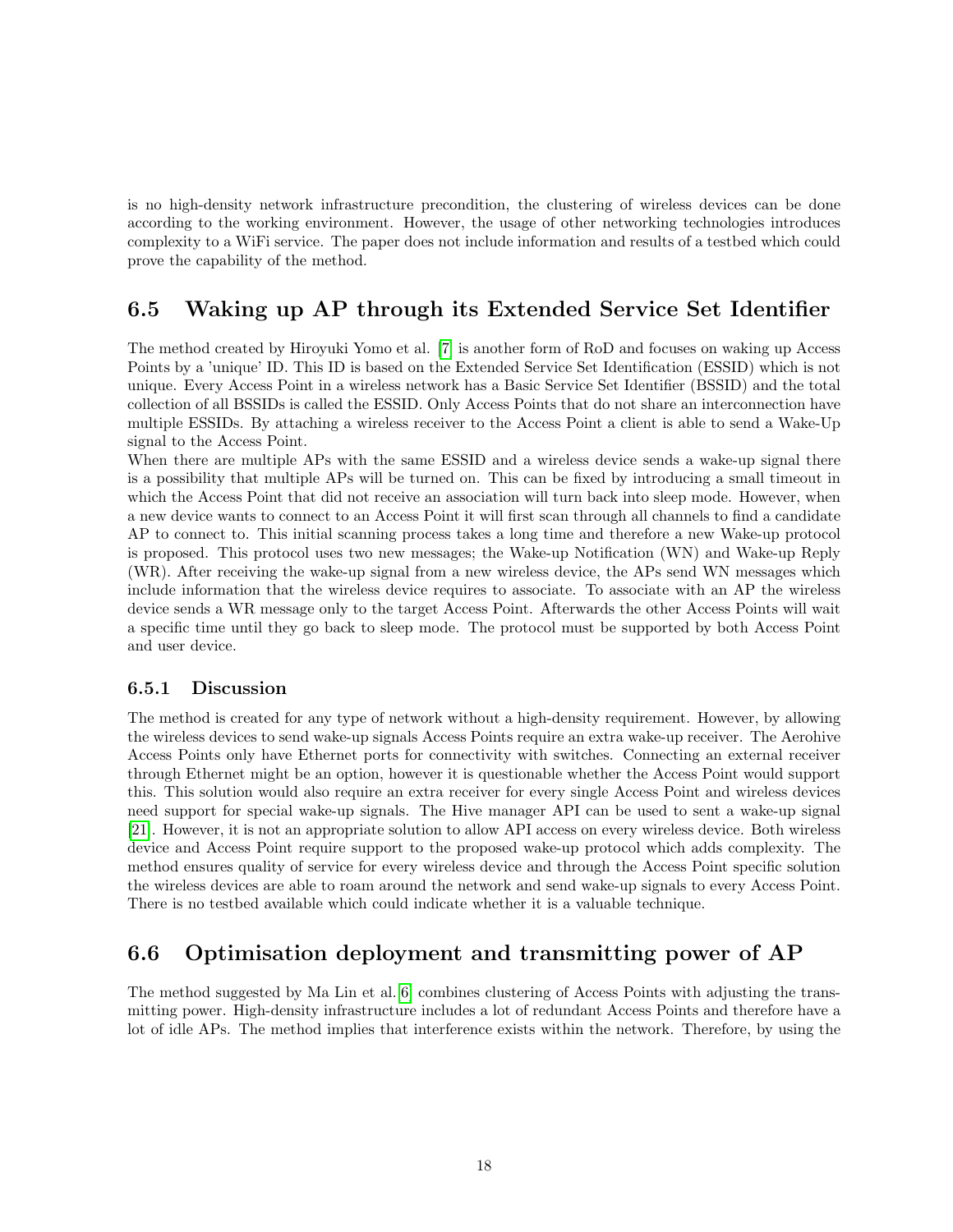<span id="page-20-3"></span>Fuzzy K-mean algorithm the number of Access Points in an area is decreased to cover the same area. By reducing the number of APs for the same coverage and finely adjusting the transmitting power the overlap of radio signals is minimised.

#### <span id="page-20-0"></span>6.6.1 Discussion

This method is only interesting for high-density network infrastructures which is not the case with SURFwireless. A network such as SURFwireless is already optimised for the minimum required coverage and does not include more Access Points than needed.

## <span id="page-20-1"></span>6.7 Modifying transmission power based on wireless channel condition

The Adaptive Transmission Power Control Mechanism (A-TPCM) proposed by Yuan-Li et al.[\[8\]](#page-32-8) is attempting to minimise the transmission power. The mechanism can be deployed at either Access Point and wireless devices. By using an algorithm that focuses on three parameters the transmission power is reduced. The algorithm involves around three criteria; the statistics of how many Blocks of frames have been ACKed to identify the packet loss, generating the adjusting decision based on channel estimation and applying decisions before each transmission of packets. The channel estimation describes how a signal propagates from the transmitter to the receiver and represents the combined effect of, for example, scattering, fading, and power loss caused by distance. The mechanism describes that the transmission must be as low as possible and still satisfy the condition of successful transmission at the same time. The mechanism procedures is as follows:

When a Block ACK times out a success counter is cleared to indicate that the channel condition might be bad. When the Block ACK is received, the subframe error rate (SFER) is calculated. This SFER indicates the measurement of the transmission condition of aggregated frames. Block ACKs are basically aggregated subframes. The SFER will be compared with the lower limit and upper limit which identify a good and bad channel condition. The result of the comparison will lead to an increase of the fail or success counter. The fail counter is increased by a bad channel condition outcome and the success counter will be increased by a good channel condition. If the success counter is continuously increased ten times the sender will conclude that the channel condition is good. However, if the fail counter reaches two, the sender will conclude that there is a bad channel condition. Based on these results, the sender generates a power adjusting decision and leads to an increase or decrease of transmission power.

#### <span id="page-20-2"></span>6.7.1 Discussion

The method tries to finely adjust the transmission power based on the performance of the wireless connectivity. It relies on an algorithm without any hardware and/or hardware modification requirement. The proposed algorithm suggests a relation between one wireless device and one Access Point. Therefore, a large scale of the method might lead to several issues, which are not mentioned. However, the algorithm has not been implemented or tested in a testbed and thus these concerns cannot be cleared. The algorithm ensures a sufficient quality of service. Adaptive Transmission Power Control Mechanism can be applied to any sort of wireless network infrastructure. Currently, Access Points in SURFwireless are configured to provide a wireless signal according to their location. This means that the transmission power is reduced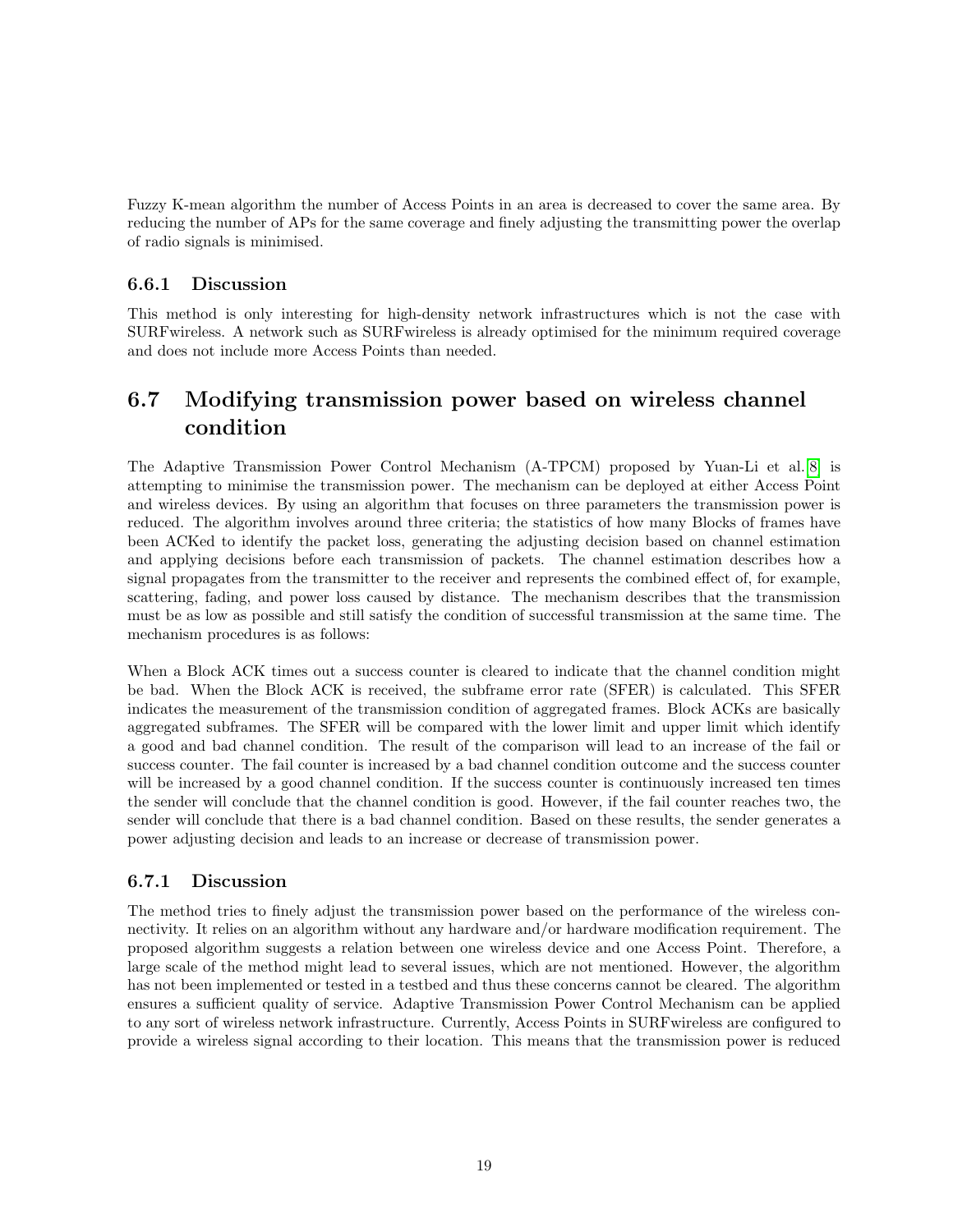<span id="page-21-1"></span>to cover every part of the area. The confusion around multiple wireless devices simultaneously using the technique needs to be cleared before an actual implementation of the mechanism can be recommended.

#### <span id="page-21-0"></span>6.8 Access Point in sleep mode

The method by Toshiyasu Tanaka et al.[\[11\]](#page-32-11) is a continuation on RoD Wireless Network where Access Points are in sleep mode with only low energy use components powered on. Custom-made Access Points use an internal wireless receiver to receive wake-up signals when demand is required. By monitoring the network traffic of the Access Point it is possible to determine whether an Access Point is required. When the Access Point is not active it will transit to sleep-mode and will shut down everything except for the wireless receiver. The Access Point will wake-up by receiving a wake-up signal from a wireless device. However, this process will restrict the association process of an Access Point with a wireless device. Usually when a wireless device wants to associate to an Access Point there is a scanning process. This scanning can be passive or active. Passive scanning means that beacon frames are sent from Access Points. Wireless devices listen on each wireless channel periodically for these beacon frames. Following this, a wireless device decides to send association request frames to a selected Access Point and the Access Point responds to these request frames. Active Scanning requires initiation by the host without beacon frames being sent by the Access Points. Hosts start with broadcasting Probe Request frames and an Access Point responds to this probe. With the solution of an Access Point that is always in sleep mode the passive scanning process is impossible. The Access Point requires a wake-up signal to be sent by the host including an identifier of the Access Point. The recurring transit to sleep-mode when there is no traffic may reduce the energy consumption. The paper proposes an automatic sleep control based on the history of data traffic. Through this history it can predict the future traffic load and controls the trade-of between QoS and power-saving effects when disabling Access Points.

The RoD Access Point that is used for the mechanism has four states:

- Idle-state: The Access Point is powered on and is waiting for network traffic. The Access Point will go into this state after finalising a data flow;
- Busy-state: The Access Point is powered on, detected the arrival of network traffic, and transmits/receives network traffic;
- Sleep-state: The Access Point is switched off and only the wireless receiver is turned on to receive wake-up signals from wireless devices;
- Wakeup-state: The Access Point is transitioning from sleep to busy-state. The Access Point is unable to receive or transmit any data traffic.

The idle, busy, and wakeup-state are included in the active-mode and the sleep-state is in the sleep-mode. The Access Point will transition to this state after all communication has been finished. Before an Access Point transitions to sleep-state the amount of saved power must be determined to avoid losing QoS and unnecessary enabling the Access Point after an amount of time. The amount of saved power must be high enough to allow the transition to initiate, this is to avoid the QoS from being affected. Therefore there is a threshold that must be surpassed for an Access Point to transition to sleep state. This means that the amount of saved energy, when being in sleep state, must be more than the amount of power that is required to power up the Access Point.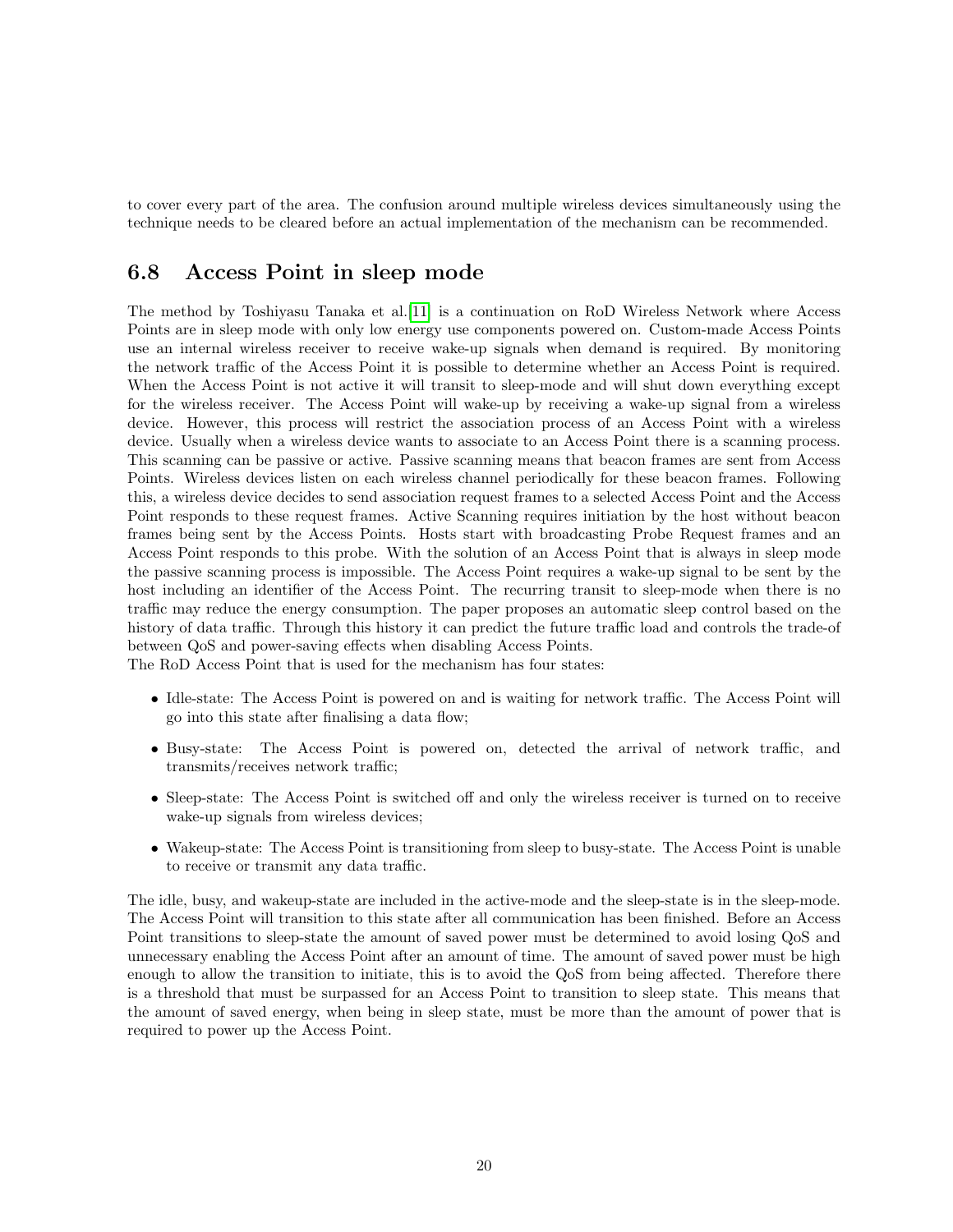The paper also proposes a cooperative sleep control method in RoD, which basically transits specific Access Points to sleep-mode based on their location. This method is basically correlating the placement of the wireless device and the data traffic. As the method is similar to the one mentioned in Section [6.6](#page-19-2) it will not be repeated here.

#### <span id="page-22-0"></span>6.8.1 Discussion

A sleep mode depicts an ideal resolution to an energy utilisation problem. The Access Point does not completely turn off when there is no activity but only transits into sleep mode. As mentioned before booting the Aerohive AP230 Access Point requires a relatively long time. Other Access Points might be able to boot faster. However, there is a hardware or hardware modification requirement to implement this in SURFwireless. The current Aerohive implementation does not support a sleep mode. Through the analysis of traffic patterns the quality of service is retained. The method does not have a specific network requirement such as a high-density infrastructure. The sleep control method has not been proven to be functional as the paper only contains simulation results. There is no test-bed available at the moment of writing this report.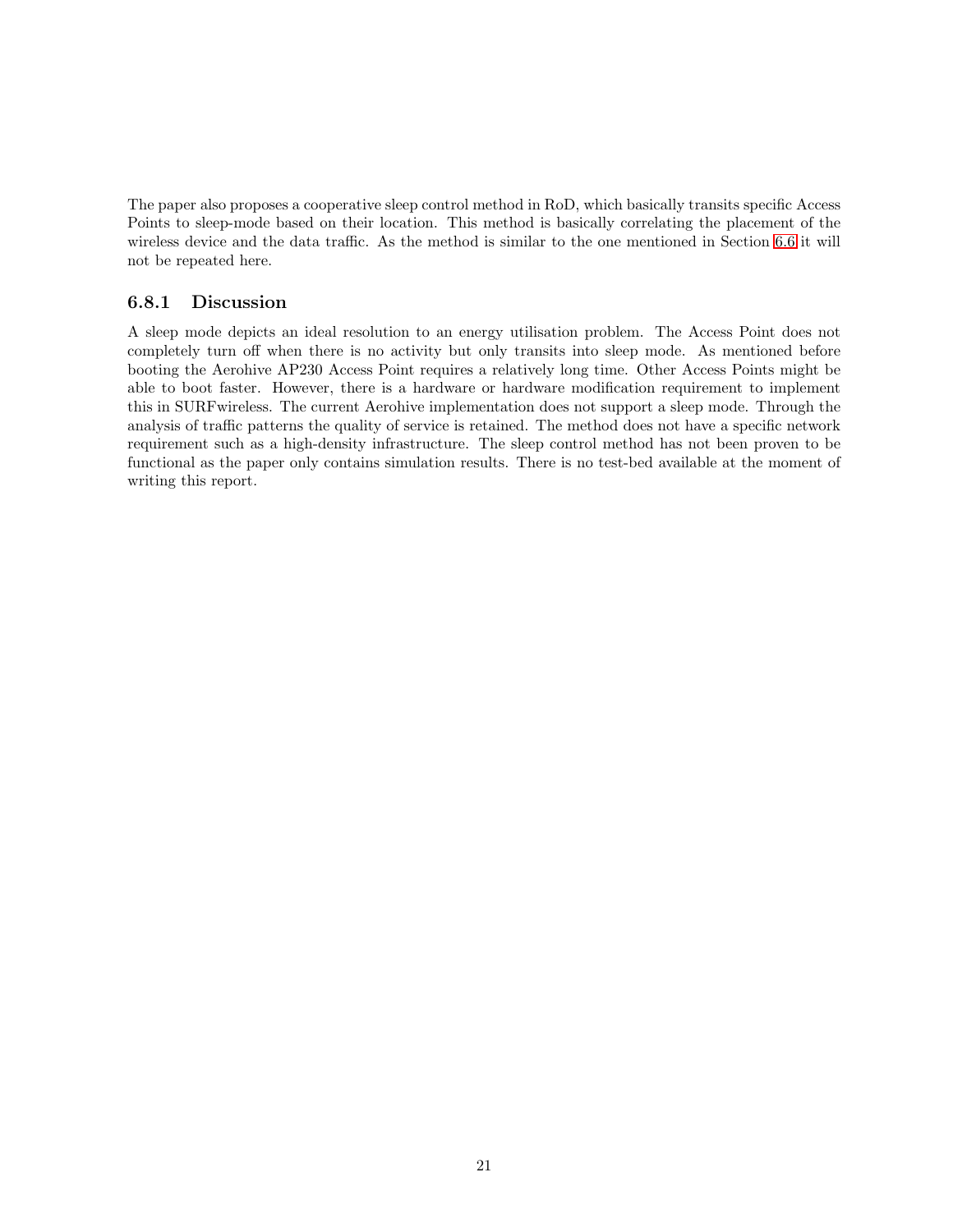# <span id="page-23-5"></span><span id="page-23-0"></span>7 Off the shelf solutions

This chapter consists of the results of the investigation to possible Commercial Of the Shelf solutions provided by network device supplies.

### <span id="page-23-1"></span>7.1 Cisco Systems, Inc

Cisco Systems, Inc. is an American multinational that develops, manufactures, and sells networking hardware. Cisco is a company that strives for Green IT and with its Cisco Energy Efficient Data Center solutions it wants to improve the energy efficiency in data centers [\[22\]](#page-33-6). Cisco also supplies multiple solutions for wireless connectivity. These solution are controller and controller-less. The enlisted Access Points do not provide explicit features on power saving mechanisms in the specifications or in the data-sheet. If one examines the Cisco website there is also no information on energy saving features [\[23\]](#page-33-7).

### <span id="page-23-2"></span>7.2 Aruba Networks

Aruba Networks, a Hewlett Packard Enterprise company, is a networking vendor selling enterprise wireless LAN and edge access networking equipment. Aruba was first to market with purpose-built 802.11ac AP and has the second largest market share of 802.11ac APs [\[24\]](#page-33-8). Just like Cisco Aruba provides Controller and Controller-less products. The newer AP300, AP310 and AP330 series provide 802.11ac Wave 2 wireless connectivity and also a feature called Intelligent Power Monitoring (IPM) [\[25\]](#page-33-9). IPM provides the AP with the capability to continuously monitor and report its power consumption and possibly lower this consumption with disabling certain capabilities. It is also possible to disable certain facilities by using the software capabilities of the Aruba Network APs.

### <span id="page-23-3"></span>7.3 Ruckus

Ruckus Wireless, Inc. is a Brocade Communications Systems Inc company since April 2016. Ruckus offers indoor and outdoor "Smart Wi-Fi" products to mobile carriers, broadband service providers, and corporate enterprises. Both controller and controller-less solutions do not provide explicit features around power saving mechanisms. Ruckus does provide a patented feature called Beamflex+, which enables the antennas to have a directional signal sent to each client. The website of Ruckus does not mention anything specifically about energy saving methods [\[26\]](#page-33-10)[\[27\]](#page-33-11).

### <span id="page-23-4"></span>7.4 Aerohive

Aerohive Networks Inc. provides cloud-based products using enterprise cloud networking, WiFi connectivity, and application and insights technology. The implementation of SURFwireless makes use of the controller-less solution developed by Aerohive and managed by Aerohive's product Hive Manager. Aerohive's website does not mention anything explicitly about energy saving methods. Since SURFwireless is using Aerohive's implementation a set of questions was formulated to request for information about developments on energy efficiency. Aerohive indicated that there is a software implementation of Access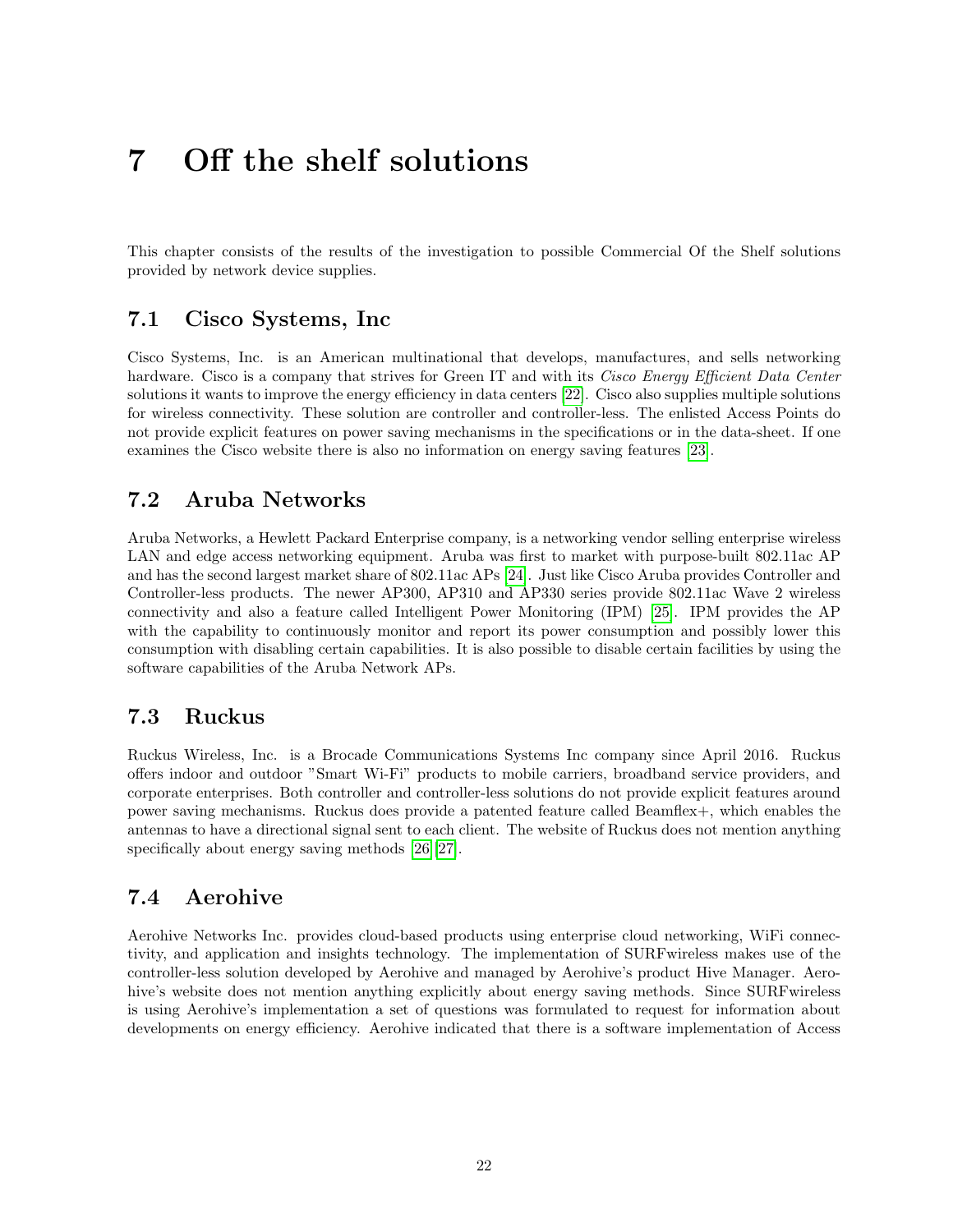Point scheduling. This scheduling of Access Points can turn off radio's based on parameters e.g. no radio signals during the night. There is no further explanation of the devices supporting this feature and whether other Aerohive products would be able to receive this feature in the future. The Hive Manager includes an Application Programming Interface (API), which allows the user to monitor the infrastructure, but it also has control options such as turning off Access Points. Aerohive has plans for the future to further improve the API to allow for more Access Point control such as lowering the transmission power.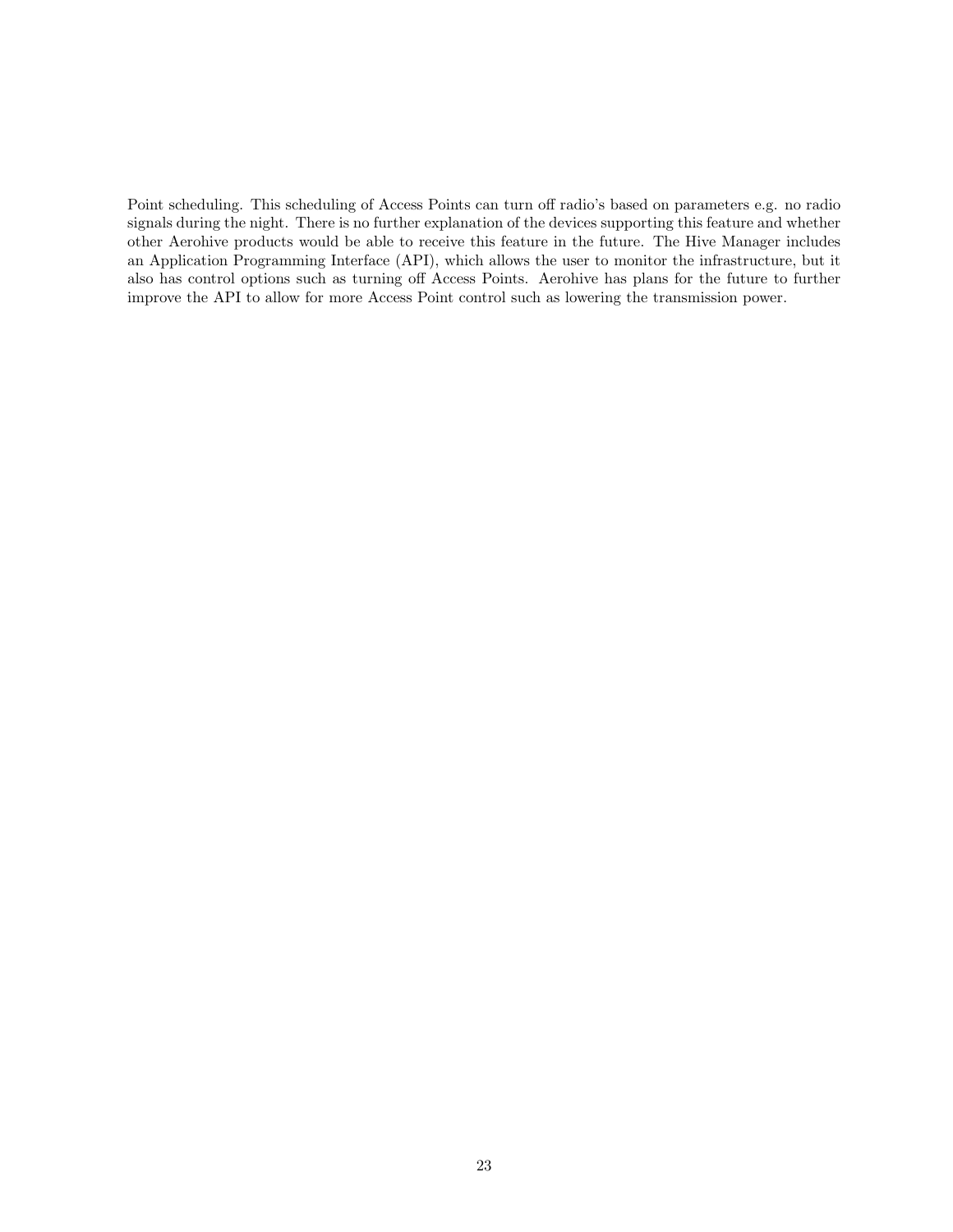# <span id="page-25-0"></span>8 Discussion

The methods mentioned in Chapter [6](#page-15-0) are shown as comparison in the table in Appendix [B.](#page-30-0) The table enlists only the most important characteristics. When analysing the comparison of the methods one can notice that they show a lot of similarities. One of the similarities is that 5 out of 8 mechanisms either has a hardware requirement or hardware must be modified. Another similarity is that 6 out of 8 mechanism introduce energy efficiency by disabling the Access Points. The latter is an obvious suggestion because turning a device off completely eliminates the power usage. In Chapter [5](#page-11-0) the assumption has been made that the minimum energy consumption, which also occurs during night times, is equal to the idle consumption. The results show that this idle consumption of the Access Points seems to be the main factor of the total energy consumption. Any activity of wireless devices only increases the value of the energy consumption slightly. Based on the comparison of the advantages and disadvantages one can conclude that there is not one, easily applicable method among them. The general idea of some techniques can be recommended, however, the mechanism behind the idea makes it unusable. If one could combine specifics into one technique then there would be a different conclusion. For example putting Access Points into sleep mode and waking them up by sending a wake-up signal over the normal 802.11 standard channels. Also disabling Access Points can work at times when the Access Points are only idle, which seems to be between 00:00 o'clock and 6:00 o'clock (see Chapter [5\)](#page-11-0). However, this is impossible with the current hardware, and the methods mentioned in Chapter [6](#page-15-0) do not offer a solution.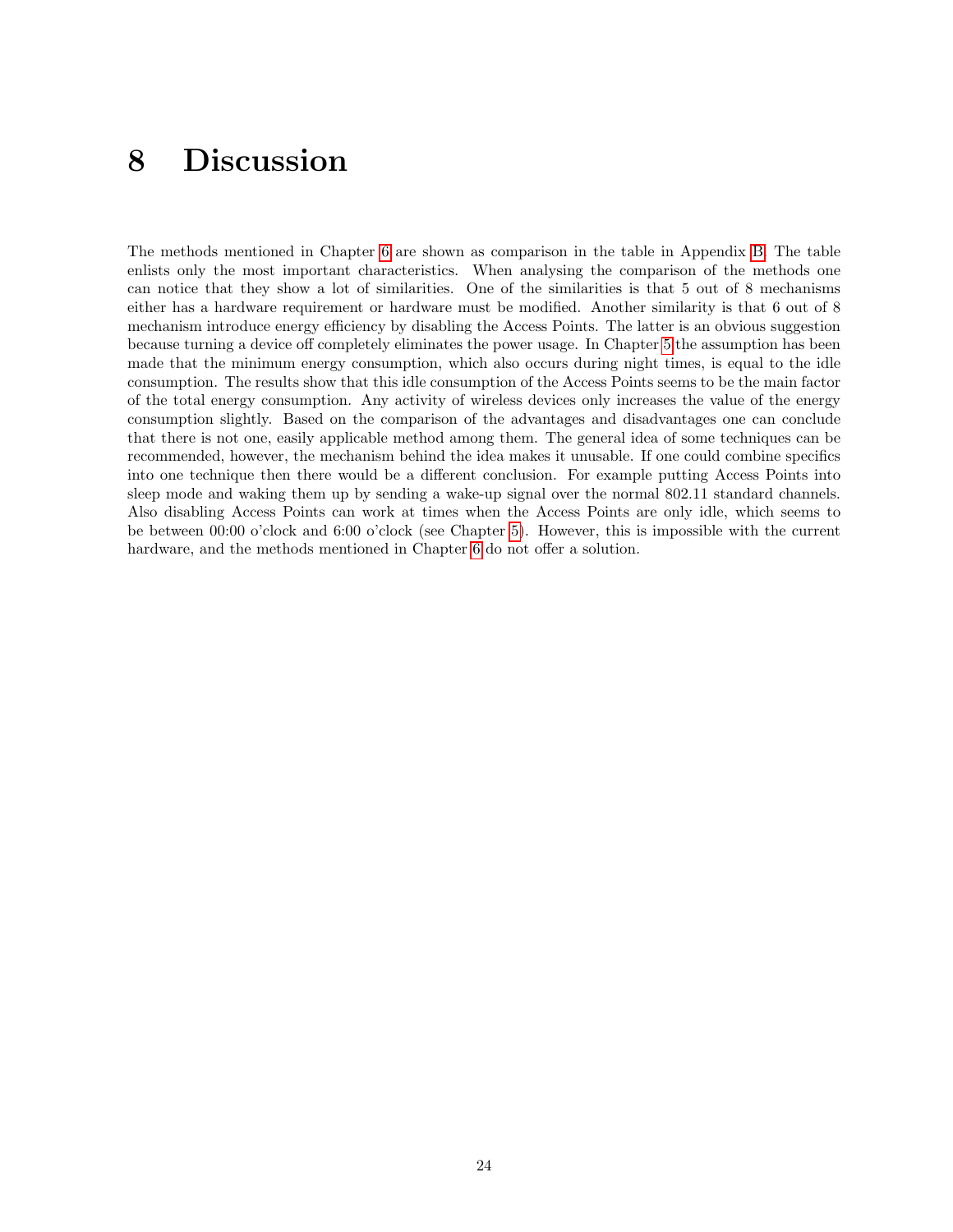# <span id="page-26-0"></span>9 Conclusion

We have researched in this paper methods to measure the power consumption, and increasing the energy efficiency of SURFwireless. We came to the following conclusions from the research.

- The process of measuring the power consumption of SURFwireless is complex due to its distributed aspect, which voids central monitoring;
- The energy consumption of SURFwireless is mostly determined by the idle energy consumption of the Access Points and only increases slightly with network load;
- The researched energy efficiency mechanisms cannot be simply adapted to SURFwireless to lower the energy consumption;
- The overall effort of network companies to improve the energy efficiency of wireless network infrastructures is minimalistic.

These statements lead to the conclusion that there is no easily applicable method, neither for measuring the power consumption accurately nor improving the energy efficiency, available for SURFwireless at the time this research was conducted.

### Complex measuring

We have shown the difficulty to measure the energy consumption of SURFwireless. It is a distributed network infrastructure, therefore, a central solution to determine the consumption is difficult. The current implementation of SURFwireless does not support a mechanism to monitor the power consumption. The wireless service is implemented at multiple locations, where there are differences in existing hardware and implemented technologies. No current best practice known defines a method or protocol to measure the energy consumption. Chapters [4](#page-10-0) and [5](#page-11-0) illustrate that the accuracy cannot be clearly defined because the Access Points are not directly measured and the method is using software to determine the power consumption rate. There is not one single approach that can be used to determine in real-time the energy consumption of the complete wireless network infrastructure.

### High idle energy consumption

The results of the measurements indicate that the energy consumptions of Access Point is not proportional to the load. Even when there is network traffic over the WLAN the energy consumption only increases by a few percentage. A self-evident method to improve the energy efficiency is to decrease the idle energy consumption, which requires no extra complexity. The graph in Chapter [4](#page-10-0) shows a difference between the energy consumption in the afternoon and at night. However, the minimal value of the energy consumption and the maximum do not have a substantial fluctuation. The graphs and the tables in Chapter [5](#page-11-0) indicate unexpected peaks, which have an unknown reason. There are too many variables to actually establish a conclusion of the power consumption.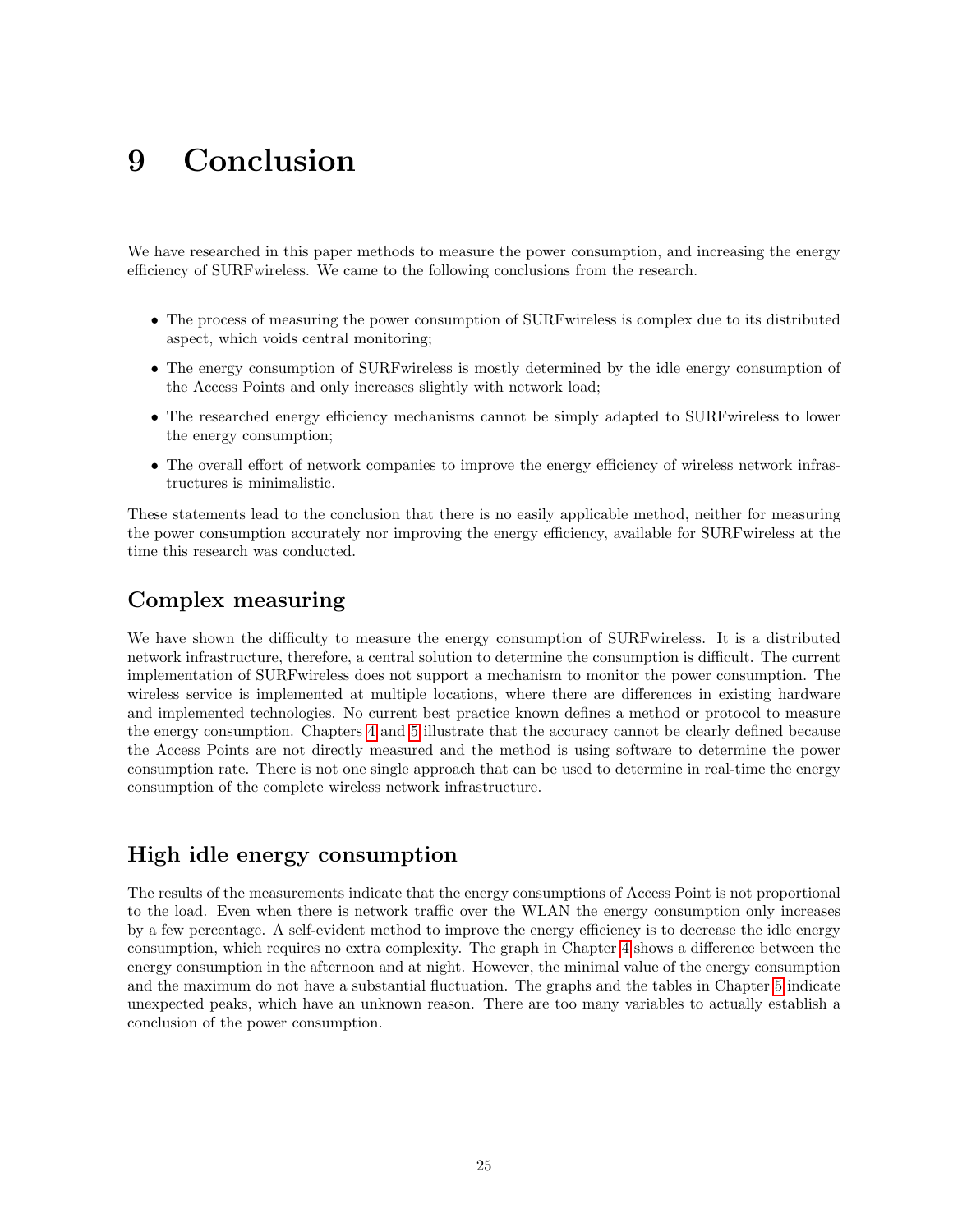#### No Simple applicable method

The research of energy efficiency methods have shown that it is difficult to find techniques in literature. Most of the mechanisms, that are enlisted in Chapters [2](#page-6-0) and [6,](#page-15-0) refer to each other and extend on or improve the method. The mechanisms have operative similarities and often are still in the beginning phase of development. There are no test-beds available, which in some papers of methods is part of the future work for the development of the technique. Techniques are generally created to introduce energy efficiency for a specific network infrastructure, which makes it problematic to form a comparison. All those network infrastructures do not completely resemble SURFwireless.

### Minimal effort by network companies

As a final step we investigated commercial of the shelf solutions provided by renowned network companies. None of them mention anything power efficient related on their websites with the exception of Aruba Networks. Aruba Networks provides a monitoring and power efficiency feature. Nevertheless, that information is hidden in a data sheet instead of emphasizing it as an important feature. After contacting Aerohive on their ongoing developments, they indicated that there is a software feature, which allows Access Points to be enabled according to a scheduling scheme. However, there is no further information about this feature and the current implementation of SURFwireless does not support this feature.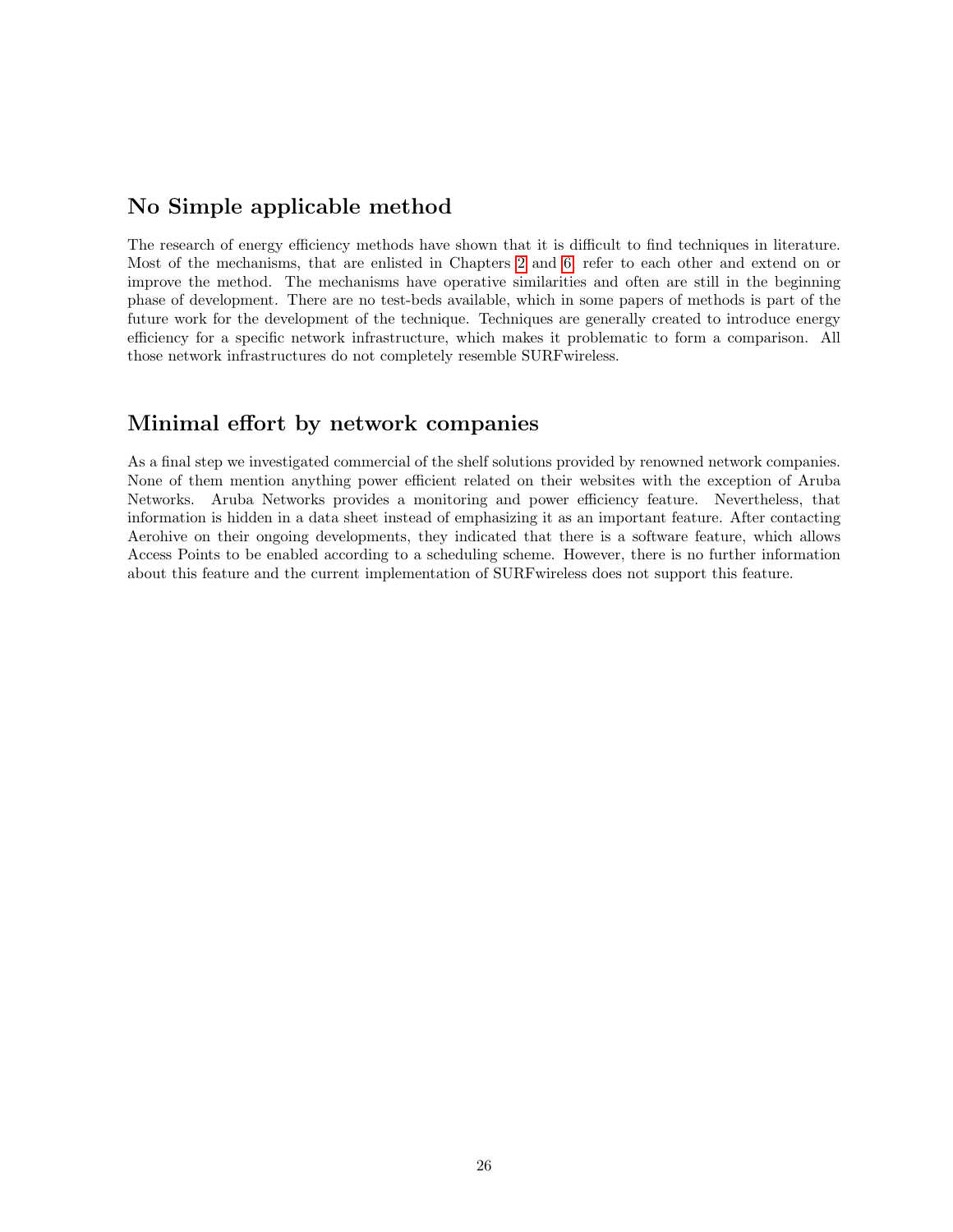# <span id="page-28-0"></span>10 Future Work

In this report the power consumption of SURFwireless at SURFnet, SURF and SURFmarket is measured. However, the service SURFwireless is available at multiple locations and therefore the total energy consumption is not determined. In the future it could be interesting to see the consumption of different type of institutes and compare those with the SURFnet implementation. As mentioned the other institutes might have different network devices and could make the measuring process different. Making use of the SNMP MIBs of Cisco PoE switches is part of this process. The investigation of existing solutions provided by renowned networking companies resulted in interesting results. Aruba Networks includes IPM to ensure power monitoring and power efficiency, and Aerohive provides a software feature to schedule access points. For future research it would be interesting to assess the possibilities of both options and use other Access Points than the Aerohive AP230. In addition to this, the other networking companies might have ongoing researches or existing techniques that are not mentioned on their website. Contacting the companies can lead to interesting information. The papers researched included creating a testbed in their future work. At the time of writing these testbeds were not available, future work could include contacting the authors to ask whether a testbed or implementation is still planned for the future.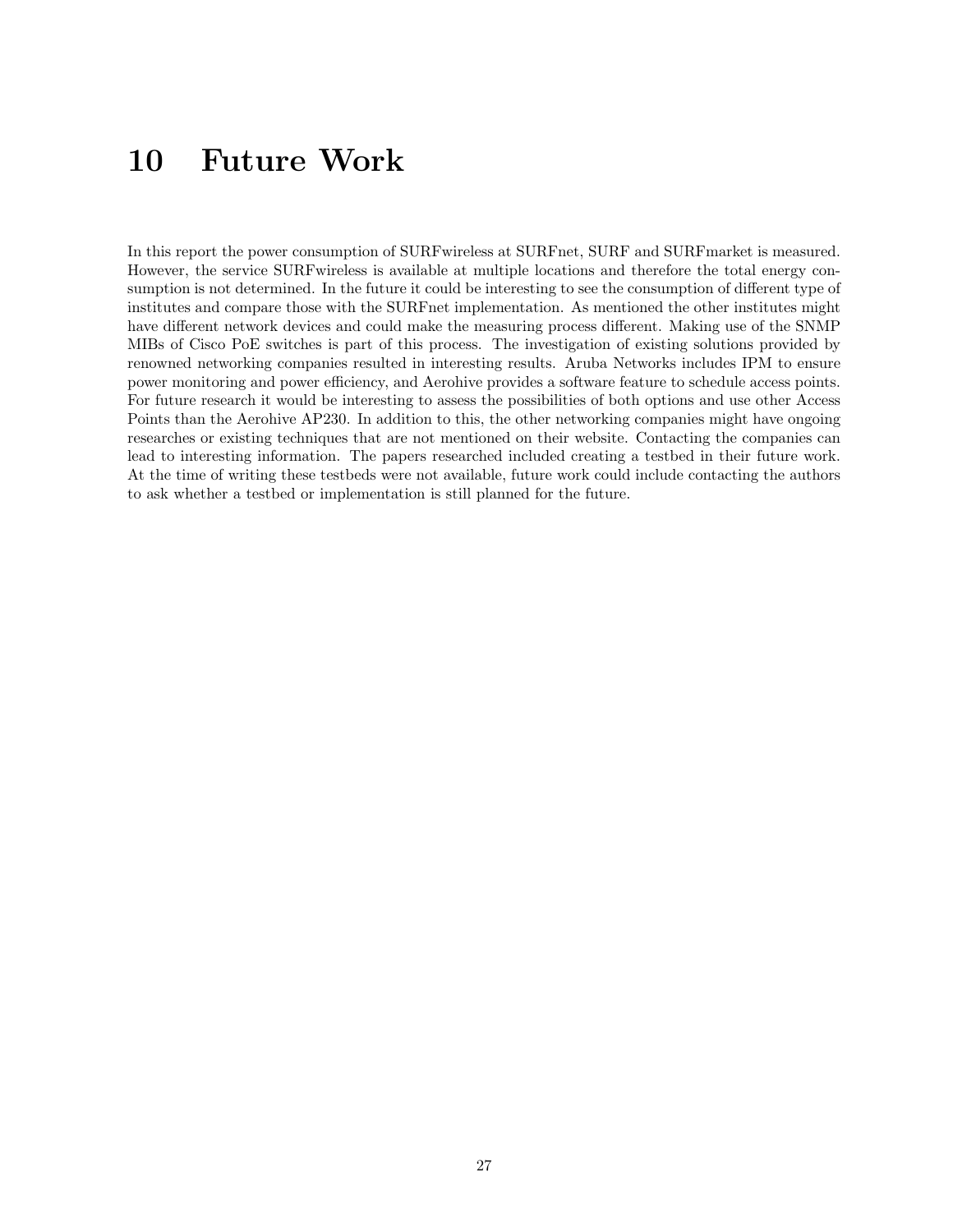# <span id="page-29-0"></span>A Mean energy consumption Script

```
grep -v -E
→ [0-9]{1,3}.*-*.-2016\s\d{2}:\d{2}:\d{2}\sUTC\s.(0.*|1.*|2.*|3.*|4.*|5.*)W\s.*
type.script
,→
```

```
#! /usr/bin/python3
import sys
if len(sys.argv) < 2:
   print("Usage: hour-avg.py <filename>")
    sys.exit("Too few arguments")
file = open(sys.argv[1], 'r')index = 0\texttt{watt}_\texttt{avg} = 0\begin{array}{l} \texttt{last\_line = file.readline()} \qquad \qquad \# make the first read.} \end{array}\intinterface = last_line.split()[0] # read the first interface
file.seek(0) # reset back to the first line in the file
last_line = last_line[last_line.split()[0].__len__()+1:] # format the line the way
\rightarrow the first print would expect it
|date = last\_line.split() [1]
for line in file:
    if "ge" in line.split()[0]:
        print(interface,date,last_line.split()[2:4], watt_avg/(index-1))
        interface = line.split()[0]index = 0watt_avg = 0line = line[line..split() [0] . _\_len_() + 1:]watt_avg += float(line.split() [4] [0:-1])if index == 12:
        print(interface,line.split()[1],line.split()[2:4], watt_avg/12)
        index = 0watt_avg = 0index += 1last_line = line
    date = line.split() [1]
```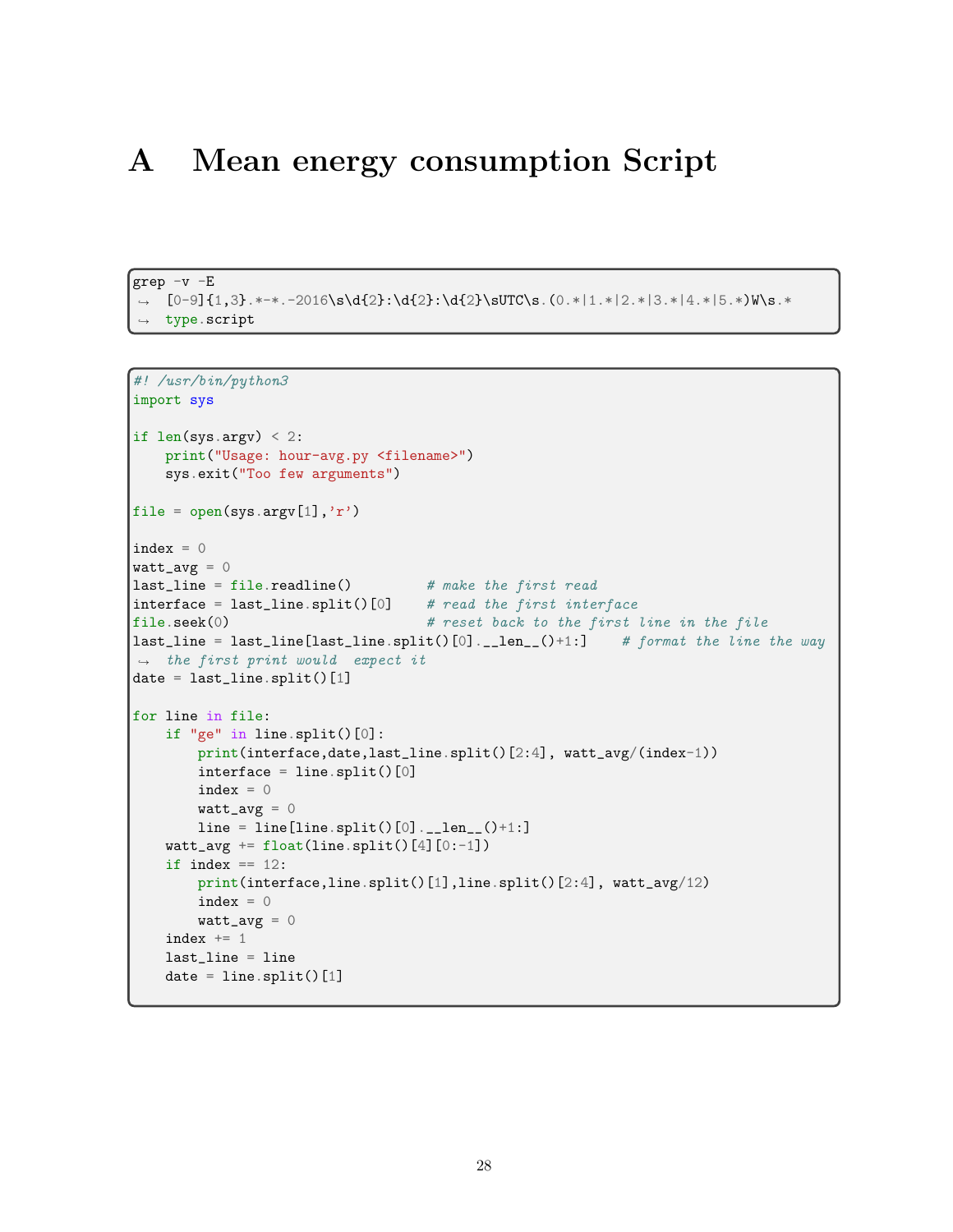# <span id="page-30-0"></span>B Comparison of methods

| Method                                                                          | Advantages                                                                                                                                                                             | Disadvantages                                                                                                                                                                                                                                                                                         |
|---------------------------------------------------------------------------------|----------------------------------------------------------------------------------------------------------------------------------------------------------------------------------------|-------------------------------------------------------------------------------------------------------------------------------------------------------------------------------------------------------------------------------------------------------------------------------------------------------|
| Disabling Power<br>Supply<br>(see<br>Section $6.1$ )                            | - Possibility of implementation<br>in SURFwireless<br>sufficient<br><b>RSSI</b><br>$-$ Ensures<br>and/or $SNR$<br>$-$ No modification hardware<br>- Testbed and/or Implementa-<br>tion | - Extra Devices<br>- Central decisions which APs<br>should be booted<br>- AP has to be booted up every<br>time<br>- Long boot times<br>- Added complexity through ex-<br>tra authentication scheme<br>- One backup AP always turned<br>on                                                             |
| wireless<br>devices<br>Covering<br>through scheduler (see Section<br>6.2)       | - Makes use of Aerohive sup-<br>ported standard<br>- Ensures that all wireless de-<br>vices are covered by APs                                                                         | - Seems to be infeasible to im-<br>plement in SURFwireless<br>- Only aiming to shutdown un-<br>necessary APs<br>- The method seems to be in-<br>complete<br>- Scheduler does not take mov-<br>ing users into consideration<br>- High-Density topology req.<br>- No Testbed and/or Implemen-<br>tation |
| Optimisation deployment and<br>transmitting power of AP (see<br>Section $6.6$ ) | - None suitably                                                                                                                                                                        | - Cannot be implemented in<br><b>SURFwireless</b><br>- High-Density<br>topology<br>re-<br>quirement                                                                                                                                                                                                   |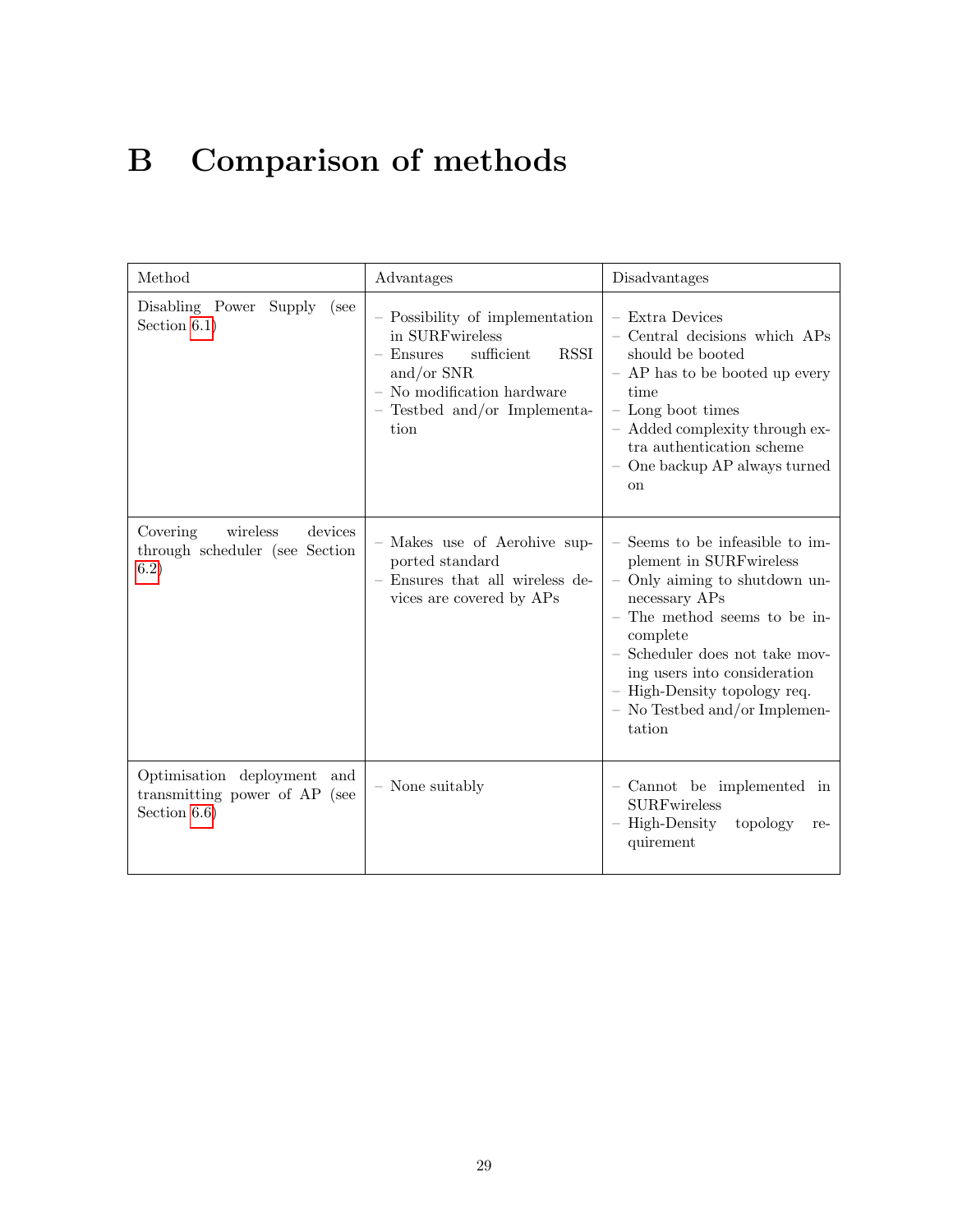| Method                                                                                        | Advantages                                                                                                                               | Disadvantages                                                                                                                                                                                       |
|-----------------------------------------------------------------------------------------------|------------------------------------------------------------------------------------------------------------------------------------------|-----------------------------------------------------------------------------------------------------------------------------------------------------------------------------------------------------|
| WiFi-Based Platform (see Sec-<br>tion $6.4$ )                                                 | sufficient<br><b>RSSI</b><br>$-$ Ensures<br>and/or $SNR$<br>- Beamforming is supported by<br>Aerohive devices                            | - Incomplete paper/method<br>- requires introduction of other<br>protocols than 802.11<br>- Seems to be infeasible to im-<br>plement in SURFwireless<br>- No Testbed and/or Implemen-<br>tation     |
| Waking up AP through its Ex-<br>tended Service Set Identifier (see<br>Section $6.5$ )         | $-$ Custom<br>wireless<br>receiver<br>works on 2.4 Ghz                                                                                   | $-$ modification<br>hardware<br>re-<br>quirement<br>$-$ A new protocol needs to be<br>implemented in both wireless<br>device and AP<br>- No Testbed and/or Implemen-<br>tation<br>- Long boot times |
| Modifying transmission power<br>based on wireless channel condi-<br>tion (see Section $6.7$ ) | $-$ No modification hardware<br>sufficient<br>$-$ Ensures<br><b>RSSI</b><br>and/or $SNR$                                                 | - Method only describes the re-<br>lation between one AP and<br>one wireless device, unclear<br>when there are multiple de-<br>vices<br>$-$ No Testbed and/or Implemen-<br>tation                   |
| Access Point in sleep mode (see<br>Section $6.8$ )                                            | Access Points are not com-<br>pletely turned off therefore no<br>boot times<br>$-$ No waste of network traffic for<br>sending AP beacons | - Modification<br>hardware<br>re-<br>quirement<br>- No Testbed and/or Implemen-<br>tation                                                                                                           |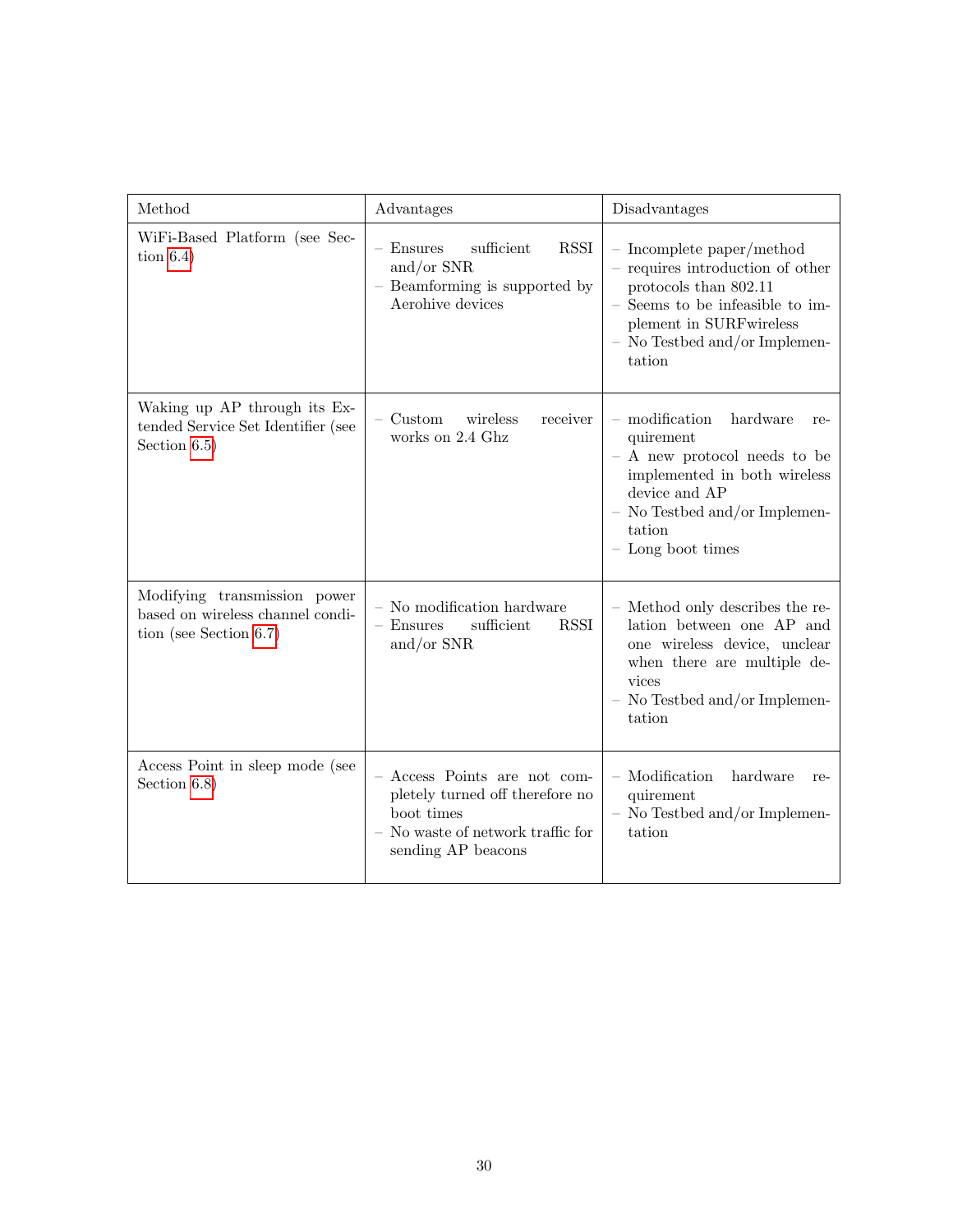# <span id="page-32-0"></span>Bibliography

- <span id="page-32-1"></span>[1] SURFnet. (2016). Techniek achter surfwireless, SURFnet, [Online]. Available: [https : / / www .](https://www.surf.nl/diensten-en-producten/surfwireless/index\%5B2\%5D/index.html) [surf . nl / diensten - en - producten / surfwireless / index \ %5B2 \ %5D / index . html](https://www.surf.nl/diensten-en-producten/surfwireless/index\%5B2\%5D/index.html) (visited on  $10/02/2016$ ) (cit. on p. [4\)](#page-5-2).
- <span id="page-32-2"></span>[2] M. Ohmori and K. Okamura, "Implementation of green wireless lan system by on-demand power supply.," in *ICOIN*, C. Kim and Y. Shin, Eds., IEEE, 2011, pp. 194–199, ISBN: 978-1-61284-661-3. [Online]. Available: [http://dblp.uni- trier.de/db/conf/icoin/icoin2011.html#OhmoriO11](http://dblp.uni-trier.de/db/conf/icoin/icoin2011.html#OhmoriO11) (cit. on pp. [5,](#page-6-1) [14\)](#page-15-3).
- <span id="page-32-3"></span>[3] K.-W. Chin, "A green scheduler for enterprise wlans," 2011 (cit. on pp. [5,](#page-6-1) [15\)](#page-16-3).
- <span id="page-32-4"></span>[4] L. Yu-Jia Chen Yi-Hsin Shen, "Achieving energy saving with QoS guarantee for WLAN using SDN," IEEE ICC 2016 - Green Communications Systems and Networks, 2016 (cit. on pp. [5,](#page-6-1) [16\)](#page-17-3).
- <span id="page-32-5"></span>[5] J. Quentin Bodinier, "Wifi-based platform for energy saving in wireless networks," Nov. 2014 (cit. on pp. [5,](#page-6-1) [17\)](#page-18-1).
- <span id="page-32-6"></span>[6] Q. L. Ma Lin Zheng Xiuming, "Green ap dynamic and adaptive control algorithm," Sep. 2014 (cit. on pp. [5,](#page-6-1) [18\)](#page-19-3).
- <span id="page-32-7"></span>[7] K. S. T. T. Hiroyuki Yomo Yoshihisa Kondo, "Wake-up id and protocol design for radio-on-demand wireless lan," Nov. 2012 (cit. on pp. [5,](#page-6-1) [18\)](#page-19-3).
- <span id="page-32-8"></span>[8] W. Y. M. J. Yuan Li Ke Li, "An energy-efficient power control approach for ieee 802.11n wireless lans," Nov. 2014 (cit. on pp. [5,](#page-6-1) [19\)](#page-20-3).
- <span id="page-32-9"></span>[9] Wikipedia. (2016). Channel state information, Wikipedia, [Online]. Available: [https : / / en .](https://en.wikipedia.org/wiki/Channel_state_information) [wikipedia.org/wiki/Channel\\_state\\_information](https://en.wikipedia.org/wiki/Channel_state_information) (visited on  $12/07/2016$ ) (cit. on p. [5\)](#page-6-1).
- <span id="page-32-10"></span>[10] Y. X. Ma Lin Xiuming Zheng, "Optimization for the deployment and transmitting power of ap based on green wlan," Nov. 2013 (cit. on p. [6\)](#page-7-0).
- <span id="page-32-11"></span>[11] T. Tanaka, K. Abe, S. Aust, T. Ito, H. Yomo, and S. Sakata, "Automatic and cooperative sleep control strategies for power-saving in radio-on-demand wlans," in Proceedings of the 2013 IEEE Green Technologies Conference, ser. GREENTECH '13, Washington, DC, USA: IEEE Computer Society, 2013, pp. 293–300, isbn: 978-0-7695-4966-8. doi: [10.1109/GreenTech.2013.52](http://dx.doi.org/10.1109/GreenTech.2013.52). [Online]. Available: <http://dx.doi.org/10.1109/GreenTech.2013.52> (cit. on pp. [6,](#page-7-0) [20\)](#page-21-1).
- <span id="page-32-12"></span>[12] J. Zeng Wang, "Power control mechanism in software defined wireless networking," Jun. 2016 (cit. on p. [6\)](#page-7-0).
- <span id="page-32-13"></span>[13] S. J. S. S. Kimin Lee Yeonkeun Kim, "Just-in-time wlans: On-demand interference-managed wlan infrastructures," Apr. 2016 (cit. on p. [6\)](#page-7-0).
- <span id="page-32-14"></span>[14] R. Riggio, C. Sengul, K. Mabell Gomez, and T. Rasheed, "Energino: Energy saving tips for your wireless network," in Proceedings of the ACM SIGCOMM 2012 Conference on Applications, Technologies, Architectures, and Protocols for Computer Communication, ser. SIGCOMM '12, ACM, 2012, pp. 273–274, ISBN: 978-1-4503-1419-0. DOI: [10.1145/2342356.2342406](http://dx.doi.org/10.1145/2342356.2342406). [Online]. Available: <http://doi.acm.org/10.1145/2342356.2342406> (cit. on p. [6\)](#page-7-0).
- <span id="page-32-15"></span>[15] R. Riggio, C. Sengul, L. Suresh, J. Schulz–Zander, and A. Feldmann, "Thor: Energy programmable wifi networks," IEEE Infocom, Apr. 2013 (cit. on p. [6\)](#page-7-0).